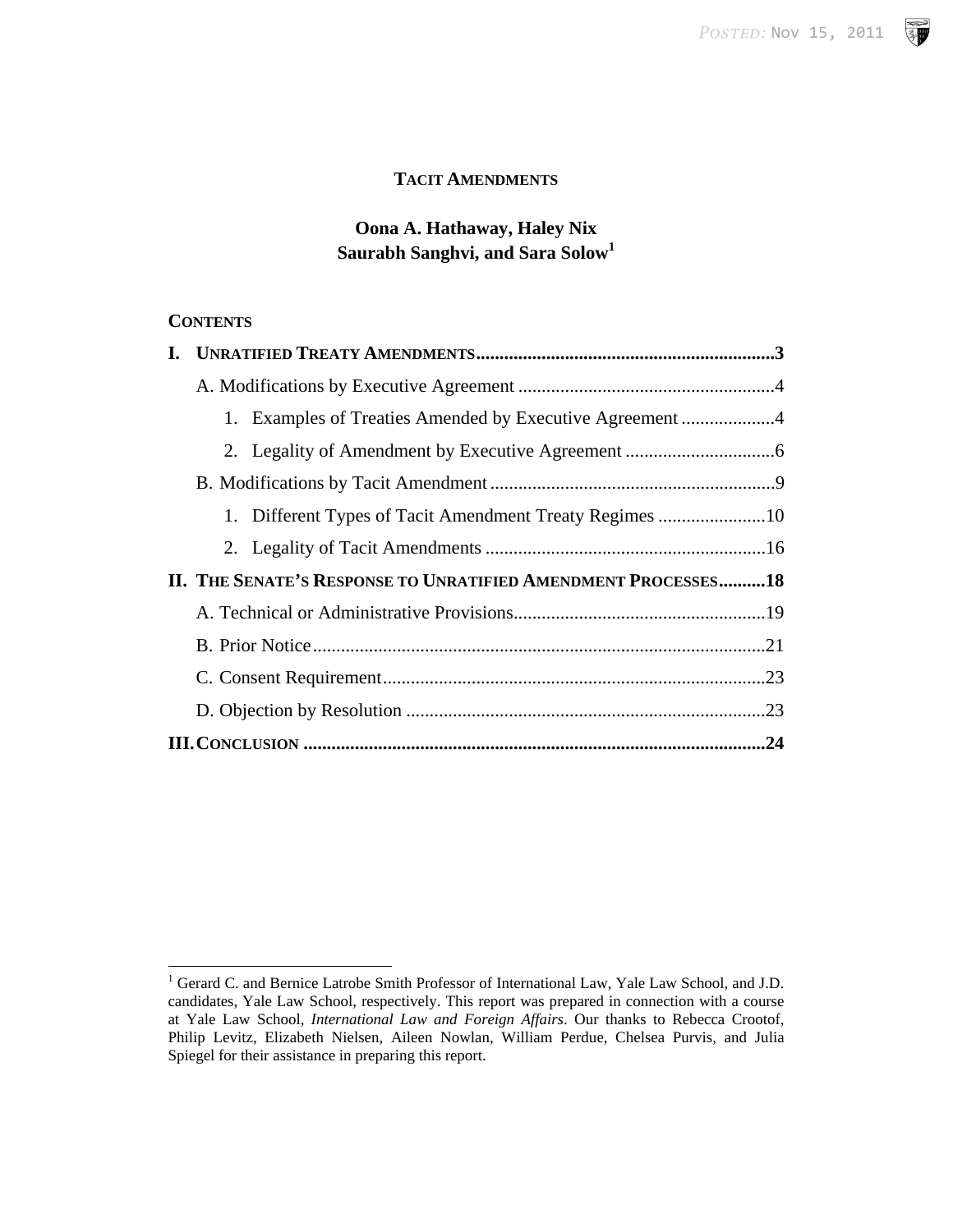As a general rule, the President is "'without authority, except by and with the advice and consent of the Senate, to modify a treaty provision."<sup>2</sup> Thus, in amending a treaty, parties effectively sign and ratify a new treaty, to which the standard treaty processes apply. However, numerous treaties have established procedures for modifications to the regime that do not rise to the level of formal amendments to the treaty. This report focuses on such "unratified treaty amendments"—which include what are called "tacit amendments."

Unratified amendments are amendments to treaties that are made without formal Senate ratification.<sup>3</sup> They have proven a useful tool in creating robust treaty regimes in a changing world. Just as the use of executive agreements in general has expanded rapidly in the past century, $4$  treaty regimes increasingly have adopted amendment processes that do not require a full ratification process. And just as executive agreements have raised questions about Senate prerogatives, so too have unratified amendments.

There are two primary ways that the U.S. government modifies underlying treaties through an unratified amendment<sup>5</sup> —first, through the use of executive agreements; and, second, through the use of tacit amendments. Part I describes how each process works. It argues that both pass constitutional muster so long as the Senate has provided its clear advice and consent to the use of such processes (although not necessarily to the substance of the modifications) in the first instance. Part II outlines and evaluates the various ways in which the Senate has responded to attempts to modify treaties by executive agreement or by tacit

<sup>2</sup> *See* CONG. RESEARCH SERV., TREATIES AND OTHER INTERNATIONAL AGREEMENTS: THE ROLE OF THE UNITED STATES SENATE, S. PRT. 106-71, at 181 (2001) [hereinafter "CRS Report"], *available at* http://www.au.af.mil/au/awc/awcgate/congress/treaties\_senate\_role.pdf (quoting 5 GREEN HAYWOOD HACKWORTH, DIGEST OF INTERNATIONAL LAW 429 (1927).<br><sup>3</sup> *See* Curtis A. Bradley, Unratified Treaty Amendments and Constitutional Process 1 (Feb. 6,

<sup>2006) (</sup>unpublished manuscript on file with author, prepared for Duke Workshop on Delegating Sovereignty) ("Unratified treaty amendments are changes to treaties proposed by international bodies that become binding upon parties to the treaty without the expectation of a national act of ratification.").

<sup>4</sup> *See* CRS Report, *supra* note 2, at 21-22. 5

<sup>&</sup>lt;sup>5</sup> Parties also can modify treaty terms in a number of ways that may not require subsequent Senate ratification where they did not anticipate the modifications in the treaty itself. For example, the U.S. government might acquiesce in actions of foreign governments that effectively modify a treaty. Since World War II, the President has not submitted foreign reservations to a U.S. ratified treaty to the Senate for approval, even though those reservations modify the terms of the treaty. Similarly, the President has in the past acquiesced to temporary departures by foreign governments in times of abnormal conditions, such as war or pending action to a new treaty. *Id.* at 181.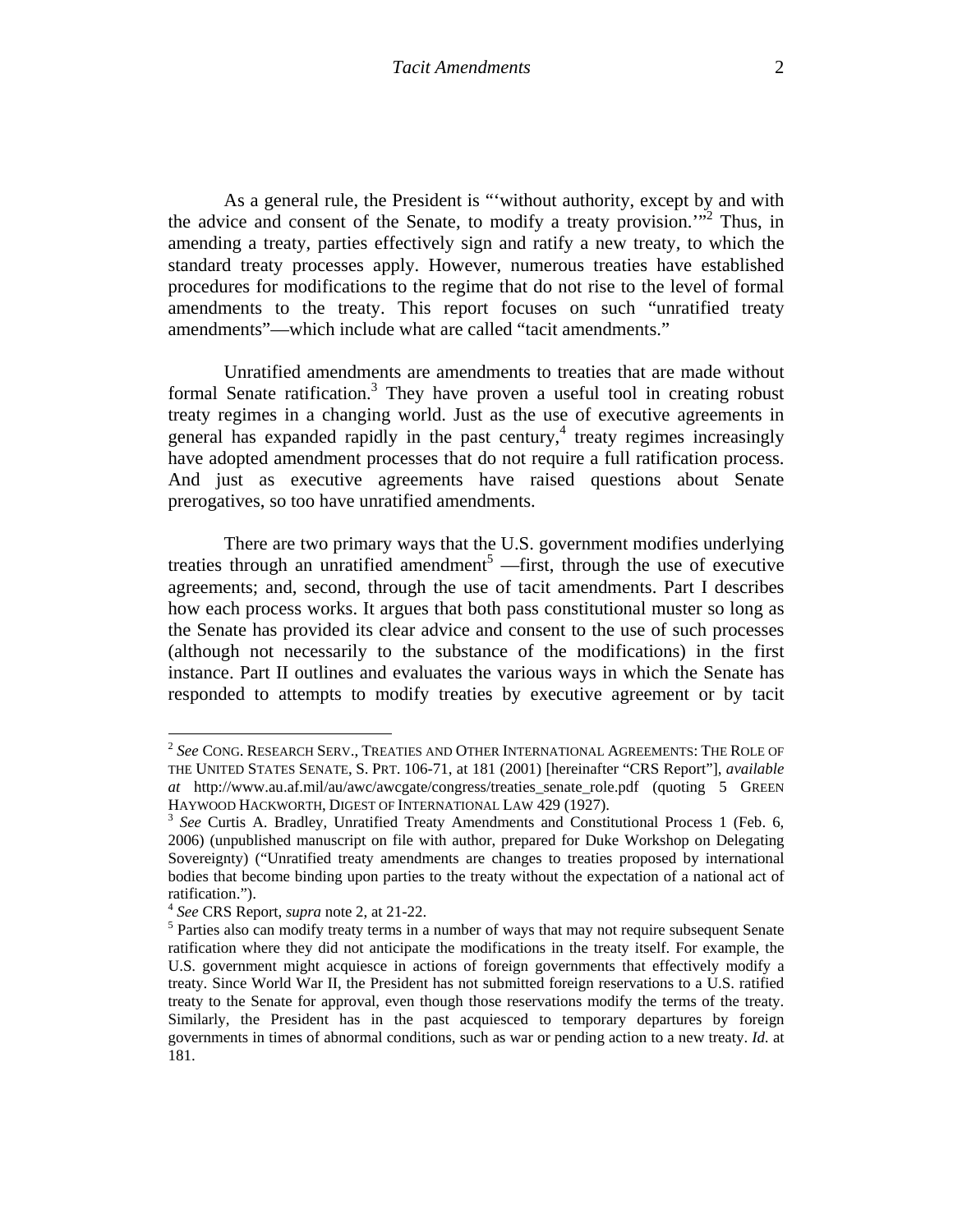amendment in the past. It concludes that the Senate's requirements of prior notice and its focus on technical provisions, while not always easy to achieve in practice, are sensible ways to maintain Senate prerogatives. Part III concludes.

### **I. UNRATIFIED TREATY AMENDMENTS**

This section divides unratified amendments into two primary categories: those that proceed by executive agreement and those that proceed by some form of tacit amendment. In this report, treaties that can be modified by executive agreement are those that allow the President to agree expressly on changes with other parties that modifies the treaty terms, binding the parties but not requiring Senate consent. Tacit amendment regimes as those where the treaty terms can be modified and the United States bound to the new terms, even without the President taking any action at all.<sup>6</sup> In fact, the President may specifically oppose the amendment altogether and yet still be bound by the change.<sup>7</sup> In all cases, the amendments occur without returning to the Senate or to Congress as a whole for any further consent.

 As we will see, notwithstanding important concerns about Senate prerogatives, all of these unratified amendment procedures pass constitutional muster—provided, again, that the initial treaty clearly provides for such

<sup>&</sup>lt;sup>6</sup> The literature does not consistently define the notion of "tacit amendment," and while some definitions seem to focus on whether the executive (speaking on behalf of the party) must give tacit assent, others focus simply on whether the modifications require Senate consent and therefore appear to equate "tacit amendments" and "unratified amendments." *Compare* Bradley, *supra* note 3, at 1 (defining tacit amendments as those which "are adopted by an international body and automatically take effect for a party unless the party objects within a specified time period") *with*  CRS Report , *supra* note 2, at 182 (describing tacit amendment regimes as those that "establish processes for their own modification which do not require further Senate involvement"). Unsurprisingly, then, the term "tacit amendment" has been used to describe many different types of amendments. *See* CRS Report , *supra* note 2, at 175 ("The [tacit amendment] practice takes various forms—Presidential acquiescence, nonsubmission of reservations by other parties, implementing bodies with the authority to make changes, and amendment by fewer than all of the parties").The Senate Foreign Relations Committee in one report seems to have adopted the terminology that equates "tacit amendment" (or in this case, "tacit agreement") with "unratified amendments." *See* S. EXEC. REP. NO. 108-12, at 34 (2004) (borrowing from the CRS Report and describing 'tacit agreement' regimes as those that "establish processes for their own modification which do not require further Senate involvement."). This report, however, will use the term "tacit amendment" regimes to refer to one subset of unratified amendment regimes: those that allow modifications without explicit executive consent.

<sup>&</sup>lt;sup>7</sup> Bradley, *supra* note 3, at 1 (explaining that "[o]ften these amendments will apply to a party only if it fails to object to them, but sometimes they will apply to a party even over its objection").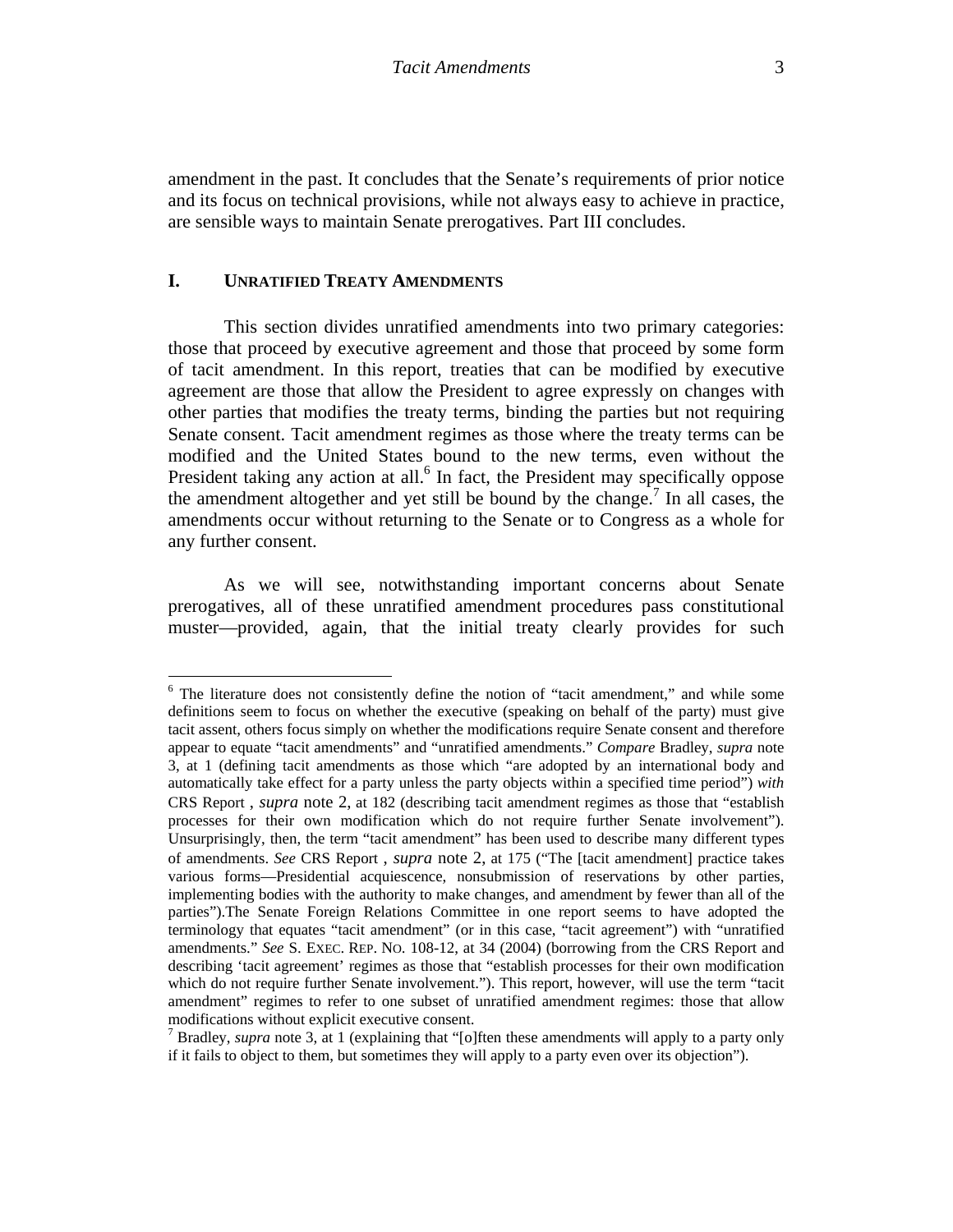subsequent modifications. This conclusion is rooted in the well-established history of executive agreements made pursuant to an Article II treaty.

#### **A. Modifications by Executive Agreement**

As the Congressional Research Service has noted, "[n]umerous agreements pursuant to treaties have been concluded by the Executive, particularly of an administrative nature, to implement in detail generally worded treaty obligations."8 One scholar, David Koplow, has distinguished between "filling the gaps" executive agreements—those that fill in with specific detail what the treaty establishes in broad strokes—and "changing the standards" agreements –those that amend provisions of the originally ratified treaty directly.<sup>9</sup>

Treaties that provide for "standard changing" executive agreements—the primary focus of this section—might outline an initial standard in the treaty text but then allow parties to later amend that standard through executive agreement.<sup>10</sup> They may present greater concern to the Senate insofar as they allow the treaty text ratified by the Senate to be *changed*, rather than simply supplemented, without subsequent Senate approval. $^{11}$ 

### *1. Examples of Treaties Amended by Executive Agreement*

A couple of bilateral wildlife conservation treaties provide for amendments to certain treaty provisions without Senate ratification. The United States-Japan Convention on the Protection of Migratory Birds provides an initial list of birds to be protected, but allows parties to modify that list by diplomatic note.<sup>12</sup> The United States-Canada Treaty on Pacific Salmon is similar, allowing parties to agree to modifications of each nation's allowable catch of salmon.<sup>13</sup>

 <sup>8</sup>CRS Report, *supra* note 2, at 86.

David A. Koplow, *When is an Amendment Not an Amendment?: Modification of Arms Control* 

<sup>&</sup>lt;sup>10</sup>*Id.* at 1035-36, 1042.<br><sup>11</sup> *But see id.* at 1045 (recognizing that "the distinction between 'gap filling' and 'standards changing' is unreliable, subject to differences of view and amenable to evasion by clever wordsmiths").

 $12$  Convention for the Protection of Migratory Birds and Birds in Danger of Extinction, and Their Environment art. II(2), U.S.-Jap.,Mar. 4, 1972, 25 U.S.T. 3329 (providing that "[t]he list of the species defined as migratory birds in accordance with paragraph 1 of this Article is contained in the Annex to this Convention" and "[t]he competent authorities of the Contracting Parties shall review from time to time the Annex and, if necessary, make recommendations to amend it"). In 1988, the parties exchanged diplomatic notes to amend the list of protected birds pursuant to this process. *Digest of Federal Resource Laws of Interest to the U.S. Fish and Wildlife Service: Treaties List*, U.S. FISH & WILDLIFE SERV., http://www.fws.gov/laws/lawsdigest/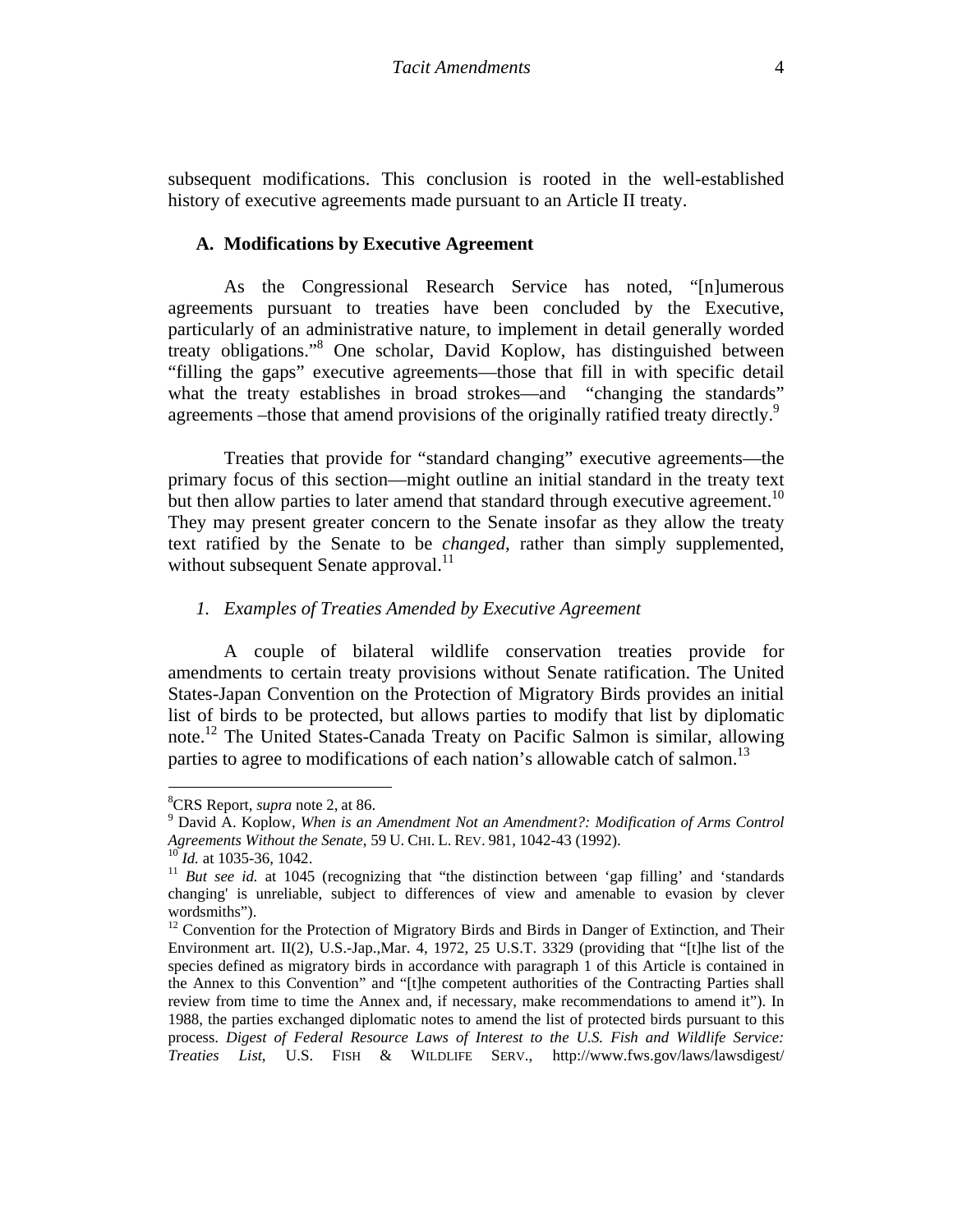While these treaties contemplate amendment through a simple diplomatic note, a number of treaties in the arms control context establish commissions that operate as forums for the parties to negotiate and effectuate standard-setting agreements. At least some of the amendments the parties agree on through these commissions are not subject to Senate ratification. Such treaties include the Intermediate-range Nuclear Forces  $(INF)$  Treaty<sup>14</sup>, the 1990 Protocol to the Threshold Test-Ban Treaty  $(TTBT)^{15}$ , the Strategic Arms Reduction Treaty (START),<sup>16</sup> and most recently, the New START Treaty.<sup>17</sup>

The INF Treaty, signed in 1987 and ratified by the Senate in 1988, established a "Special Verification Commission" (SVC). The parties could "meet within the framework"<sup>18</sup> of the SVC to, among other things, "agree upon such measures as may be necessary to improve the viability and effectiveness of this Treaty."<sup>19</sup> Notably, "[s]uch measures shall not be deemed [formal] amendments to the Treaty,"20 and thus are not subject to ratification. The other treaties contain similar provisions. The original START I Treaty creates a "Joint Compliance and Inspection Commission" with a similar "viability and effectiveness" mandate $2<sup>1</sup>$ and an additional proviso that the changes may not affect "substantive rights or obligations" of the parties.<sup>22</sup> The 1990 Protocol to the TTBT created a Bilateral Consultative Commission (BCC) which has slightly more specific authorities, including the ability to modify verification procedures to enhance "effective

<u> 1989 - Johann Stoff, amerikansk politiker (d. 1989)</u>

treaty.html#MIGBIRDJAP (last visited Dec. 4, 2010).<br><sup>13</sup> Treaty Concerning Pacific Salmon art. XIII, U.S.-Can., Jan. 28, 1985, T.I.A.S. No. 11,091.

<sup>&</sup>lt;sup>14</sup> Treaty on the Elimination of Their Intermediate-Range and Shorter-Range Missiles art. XIII, U.S.-U.S.S.R., Dec. 8, 1987, S. TREATY DOC. No. 100-11 [hereinafter "INF Treaty"].

<sup>&</sup>lt;sup>15</sup> Protocol to the Treaty on the Limitation of Underground Nuclear Weapons Tests, §XI, U.S.-U.S.S.R., Jun. 1, 1990, S. TREATY DOC. NO. 101-19 [hereinafter "Protocol to the Threshold Test-Ban Treaty"].

<sup>&</sup>lt;sup>16</sup> Treaty on the Reduction and Limitation of Strategic Offensive Arms art. XV, U.S.-U.S.S.R., July 31, 1991, S. TREATY DOC. NO. 102-20 [hereinafter "START I Treaty"].<br><sup>17</sup> Treaty On Measures for the Further Reduction and Limitation of Strategic Offensive Arms art.

V, U.S.-Russ., Jan. 3, 1993, S. TREATY DOC. NO. 103-1 [hereinafter "New START Treaty"]. 18 INF Treaty, *supra* note 14, art. XIII.

<sup>&</sup>lt;sup>20</sup> Protocol Regarding Inspections Relating to the INF Treaty, *supra* note 14 art. VI(4).<br><sup>21</sup> START I Treaty, *supra* note 16, art. XV.<br><sup>22</sup> Protocol on the Joint Compliance and Inspection Commission Relating to the St

*supra* note 16, art. VIII ("[T]he Parties may agree upon such additional measures as may be necessary to improve the viability and effectiveness of the Treaty. The Parties agree that, if it becomes necessary to make changes in this Protocol that do not affect substantive rights or obligations under the Treaty, they shall use the Commission to reach agreement on such changes, without resorting to the procedure for making amendments set forth in Article XVIII of the Treaty.").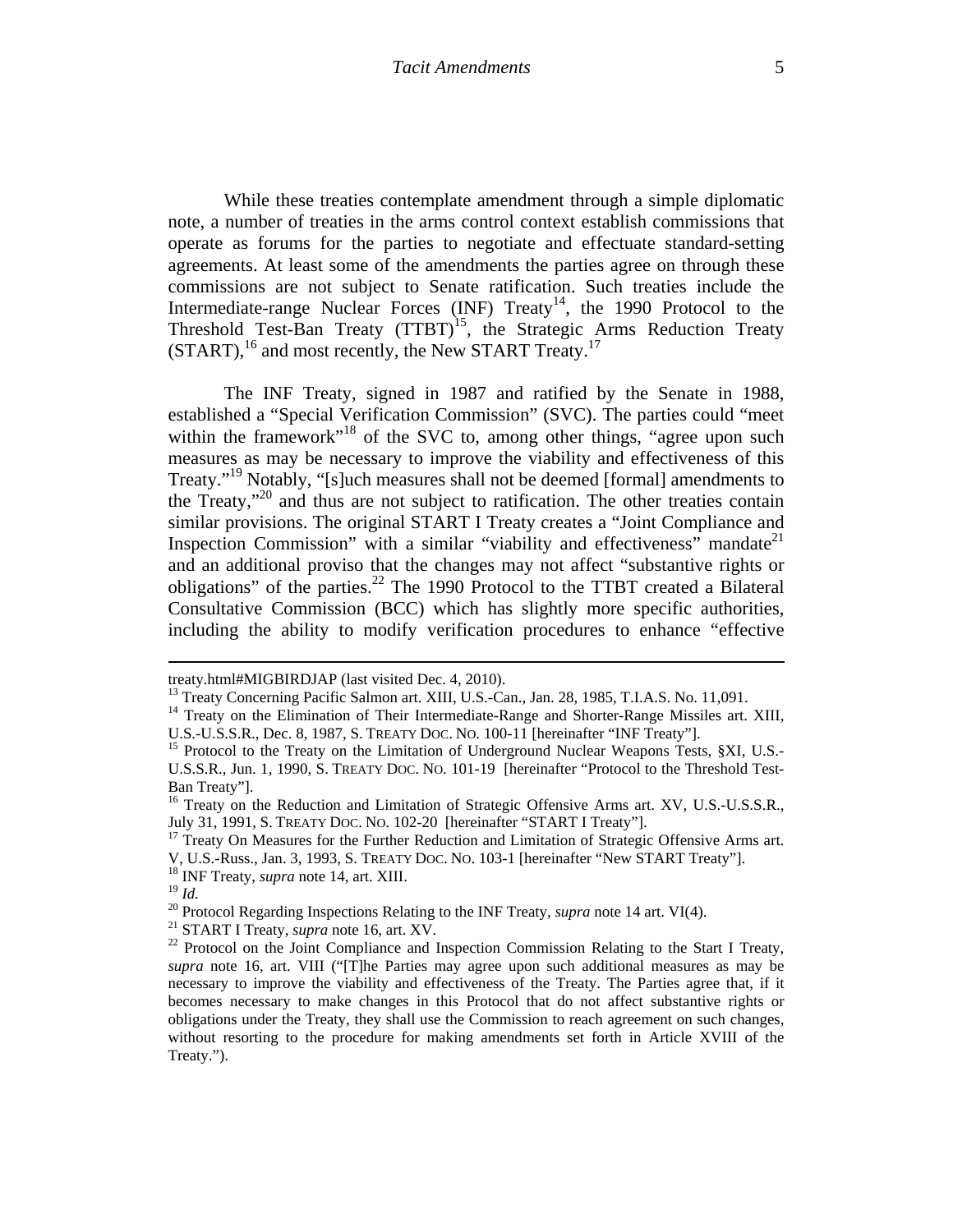implementation of the basic aims" of the arrangements.<sup>23</sup> The New START Treaty also creates a Bilateral Consultative Commission similar to the commission established in START  $I^{24}$ .

### *2. Legality of Amendment by Executive Agreement*

Courts have yet to rule on the legality of using executive agreements to amend treaties, either as gap-fillers or as standard-changers. Nonetheless, there is a general consensus among international law authorities and scholars that such executive agreements are permissible, as long as they are expressly authorized either by an Article II treaty or by an ex post congressional-executive agreement.<sup>25</sup>

The delegation of authority to the President to conclude an executive agreement is generally considered legal—as long as it is explicit.<sup>26</sup> In such cases, the President may use the authority delegated to him to amend the treaty through executive agreement without submitting the agreement to the Senate.<sup>27</sup> These

<sup>23</sup> Protocol to the Threshold Test-Ban Treaty*, supra* note 15, §XI (providing for a Bilateral Consultative Commission through which parties may, among other things, "agree upon such modifications" to "verification procedures" under the treaty that would enhance "effective implementation of the basic aims of the Treaty or this Protocol"); *see also id*. (clarifying that "[s]uch agreed modifications shall not be considered amendments to the Treaty or this Protocol").. <sup>24</sup> New START Treaty, *supra* note 17, art. V; *see also* Protocol on Exhibition and Inspection of Heavy Bombers Relating to the New Start Treaty, *id.*, §2(3) ("The Parties agree that, if it becomes necessary to make changes in this Protocol that do not affect substantive rights or obligations under the Treaty, they shall use the Bilateral Implementation Commission to reach agreement on such changes, without resorting to the procedure for making amendments set forth in Article VII of the Treaty.").

<sup>25</sup> *See* 11 U.S. DEP'T OF STATE, FOREIGN AFF. MANUAL (FAM) 723.2-2(A) (2006) ("The President may conclude an international agreement pursuant to a treaty brought into force with the advice and consent of the Senate, the provisions of which *constitute authorization* for the agreement by the Executive without subsequent action by the Congress." (emphasis added)); RESTATEMENT (THIRD) OF THE FOREIGN RELATIONS LAW § 303(3) (1987) ("[T]he President may make an international agreement as *authorized by treaty* of the United States.") (emphasis added) [hereinafter RESTATEMENT]. 26 *See* LOUIS HENKIN, FOREIGN AFFAIRS AND THE U.S. CONSTITUTION 219-220 & n.167 (2d ed.

<sup>1996) (</sup>noting that the President's power to "execute treaties may include authority to do so by supplemental executive agreement"); Koplow, *supra* note 9, at 1035-36. For work questioning the wisdom of such delegations and their effect on the balance of power between the President and Congress, see Oona A. Hathaway, *Presidential Power over International Law: Restoring the Balance*, 119 YALE L. J. 140 (2009). 27 *See* CRS Report, *supra* note 2, at 180-81; Koplow, *supra* note 9, at 1035 (providing that at least

with respect to gap-filler executive agreements, "if the Senate, in approving an initial treaty, explicitly authorizes the executive to conclude follow-on accords that supplement or modify the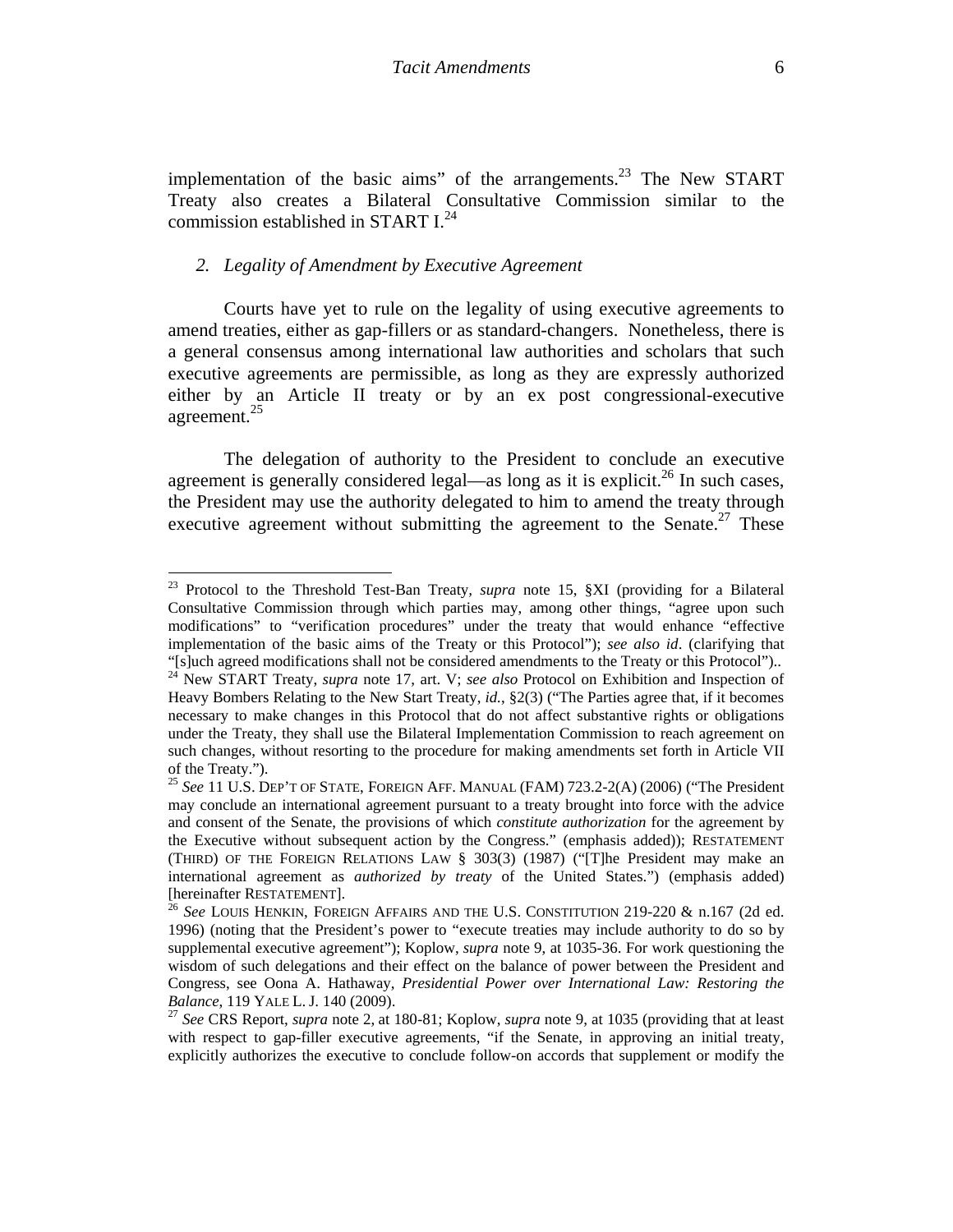executive agreements, moreover, are enforceable: They have "the same effect and validity as the treaty itself, and [are] subject to the same constitutional limitations as the treaty."28 It follows that executive agreements concluded pursuant to a treaty authorization may supersede any contrary provisions in that same treaty.<sup>29</sup>

Nevertheless, two countervailing constitutional doctrines cast some doubt on the legality of treaty amendment by executive agreement—even when clearly authorized in the treaty to be amended. We consider these constitutional concerns briefly, ultimately concluding that neither prohibits the practice.

First, the non-delegation doctrine theoretically guards against the delegation of legislative powers outside the legislative branch. $30$  Although never directly repudiated, the non-delegation doctrine fell into disuse almost as soon as it emerged.<sup>31</sup> Today it is understood to simply require Congress to articulate "intelligible principle<sup>[s]"</sup> to cabin subsequent agency action.<sup>32</sup> We therefore

<sup>&</sup>lt;u> 1989 - Johann Stoff, amerikansk politiker (d. 1989)</u> terms, than a later executive agreement within that delegated cope would appear to be fully warranted); *id.* at 1042.

<sup>&</sup>lt;sup>28</sup> RESTATEMENT, *supra* note 25, § 303 cmt f. ("An executive agreement may be made by the President pursuant to a treaty, Subsection (3), when the executive agreement can fairly be seen as implementing the treaty, especially if the treaty contemplated implementation by international agreement. Such an executive agreement has the same effect and validity as the treaty itself, and is subject to the same constitutional limitations as the treaty..").

<sup>29</sup> *See* Wilson v. Girard, 354 U.S. 524, 528-29 (1957) ("In the light of the Senate's ratification of the Security Treaty after consideration of the Administrative Agreement, which had already been signed, and its subsequent ratification of the NATO Agreement, with knowledge of the commitment to Japan under the Administrative Agreement, we are satisfied that the approval of Article III of the Security Treaty authorized the making of the Administrative Agreement and the subsequent Protocol embodying the NATO Agreement provisions governing jurisdiction to try criminal offenses.").

<sup>30</sup> *See* A.L.A Schechter Poultry Corp. v. United States, 295 U.S. 495, 539-42 (1935) (holding the Recovery Act's "sweeping delegation of legislative power" to the executive branch was unconstitutional in that it "se[t] up no standards" to constrain administrative action); Panama Ref. Co. v. Ryan, 293 U.S. 388, 430 (1935) (holding that "in every case in which the question has been raised, the Court has recognized that there are limits of delegation which there is no constitutional authority to transcend," and that such limitations were exceeded in the present case).<br><sup>31</sup> *See* George I. Lovell, *That Sick Chicken Won't Hunt: The Limits of a Judicially Enforced Non-*

*Delegation Doctrine*, 17 CONST. COMMENT. 79, 79-80 (2000) ("[T]he doctrine's existence remains 'fugitive,' both in the law and in the academy. The Supreme Court has shown little sustained inclination toward reviving the doctrine, and many of the scholars who express some support for it don't seem to take it very seriously."); Harold J. Krent, *Delegation and its Discontents*, 94 COLUM. L. REV. 710, 710-11 (1994) (reviewing DAVID SCHOENBROD, POWER WITHOUT RESPONSIBILITY (1993) and also noting the "demise of a judicially imposed nondelegation doctrine)); Bradley, *supra* note 3, at 6.<br><sup>32</sup> Touby v. United States, 500 U.S. 160, 165 (1991) ( "So long as Congress 'lay[s] down by

legislative act an intelligible principle to which the person or body authorized to [act] is directed to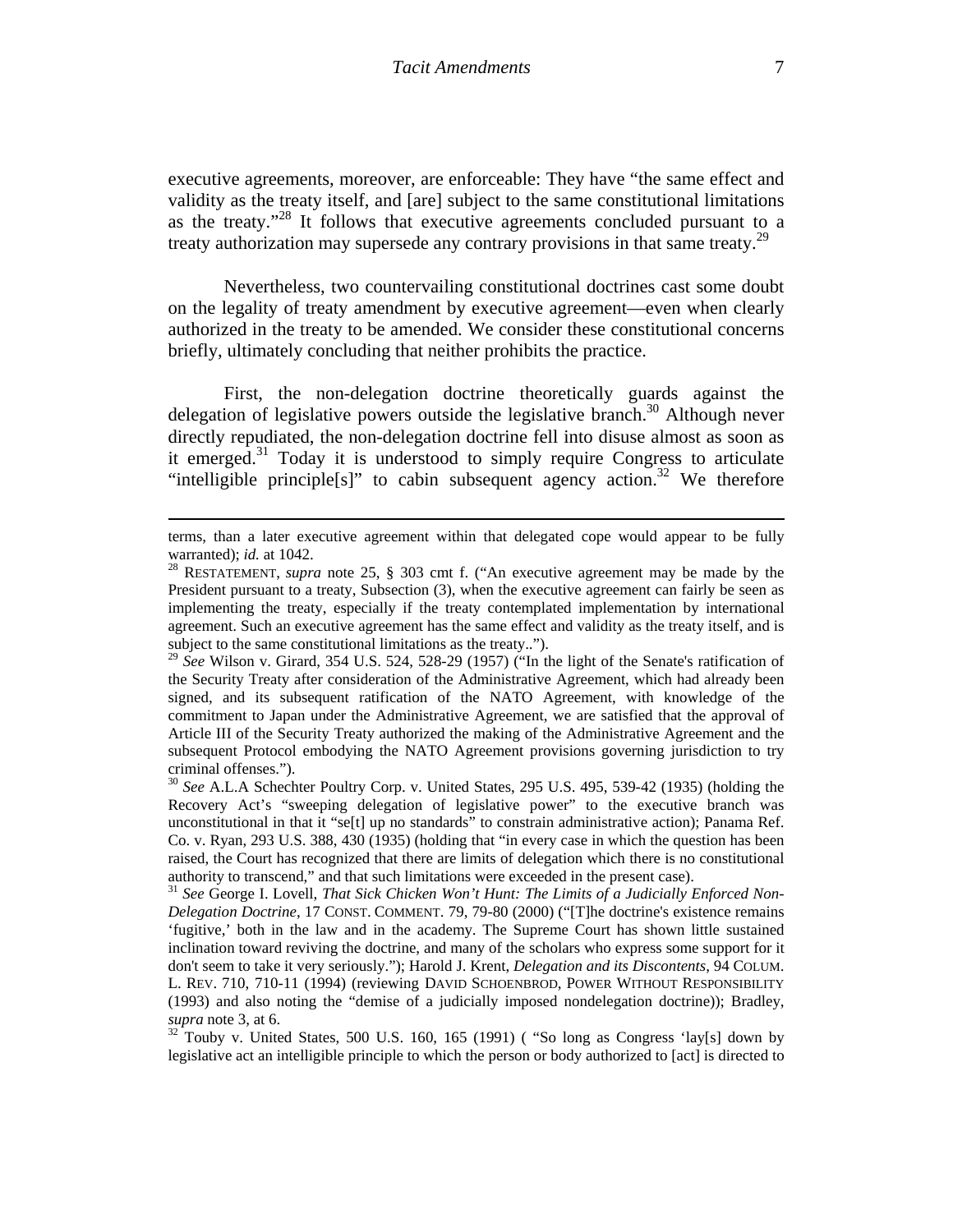conclude that it is unlikely that the non-delegation doctrine presents a legal barrier to amendment by executive agreement, as long as the Senate authorizes such practice in clear terms in an Article II treaty.<sup>33</sup>

Second, the Supreme Court has invalidated congressional efforts to delegate authority to the President to actually change legislation after its passage by Congress—other than through a veto of the entire piece of legislation. In *Clinton v. New York*, the Court struck down the Line Item Veto Act on the grounds that constitutional separation of powers prohibited the President from effectively amending legislation after it had become law.34 However, the *Clinton*  holding only applied to statutes, and the Court has never indicated that a similar prohibition should apply to treaties as well. In fact, treaties are sufficiently distinct from statutes in at least three ways, such that applying the *Clinton* reasoning would appear improper. First, unlike statutes, only the President may negotiate the terms of a treaty; the creation of treaty provisions is therefore not a matter of legislative craft akin to writing a statute. Second, only the President may ratify the treaty, meaning that the President may chose whether and when to ratify a treaty once he has secured Senate advice and consent. Finally, the President arguably retains authority to unilaterally withdraw from a treaty, whereas the President may not unilaterally repeal laws.<sup>35</sup> All three differences suggest that the President has more constitutional authority to amend treaties after receiving advance consent than he does for statutes, and that *Clinton* is thus not a barrier to treaty amendment via an executive agreement duly authorized by an Article II treaty.<sup>36</sup>

Thus, it seems unlikely that existing constitutional precedent precludes treaty amendment by executive agreement. The weight of authority supports the constitutionality of amendment by executive agreement when the agreement is

<sup>&</sup>lt;u> 1989 - Johann Stoff, amerikansk politiker (d. 1989)</u> conform, such legislative action is not a forbidden delegation of legislative power.'") (citing J.W. Hampton, Jr., & Co. v. United States, 276 U.S. 394, 409 (1928)).

<sup>33</sup> For a discussion of the nondelegation doctrine in this context, see Hathaway, *supra* note 26, at 176-80.

<sup>&</sup>lt;sup>34</sup> Clinton v. City of New York, 524 U.S. 417, 448-49 (1998). Curtis Bradley has explored the potential application of *Clinton* to the treaty context. *See* Bradley, *supra* note 3, at 5 ("If applied to the treaty context, [*Clinton*] might suggest that treaty amendment authority cannot be delegated to either the President or to an international body because such a delegation allows for the creation of treaty obligations without compliance with the procedures specified in Article II for making treaties.").

<sup>&</sup>lt;sup>35</sup> For a discussion of withdrawal from treaties and congressional-executive agreements, see Oona A. Hathaway, *Treaties' End: The Past, Present, and Future of International Lawmaking In the United States*, 117 YALE L. J. 1236, 1323-1338 (2008).<br><sup>36</sup> Bradley has similarly concluded that *Clinton* "concerned the legislative process rather than the

treaty process" and given the "important differences between the two," it is defensible to argue that *Clinton* does not apply to bar unratified treaty amendments. Bradley, *supra* note 3, at 7.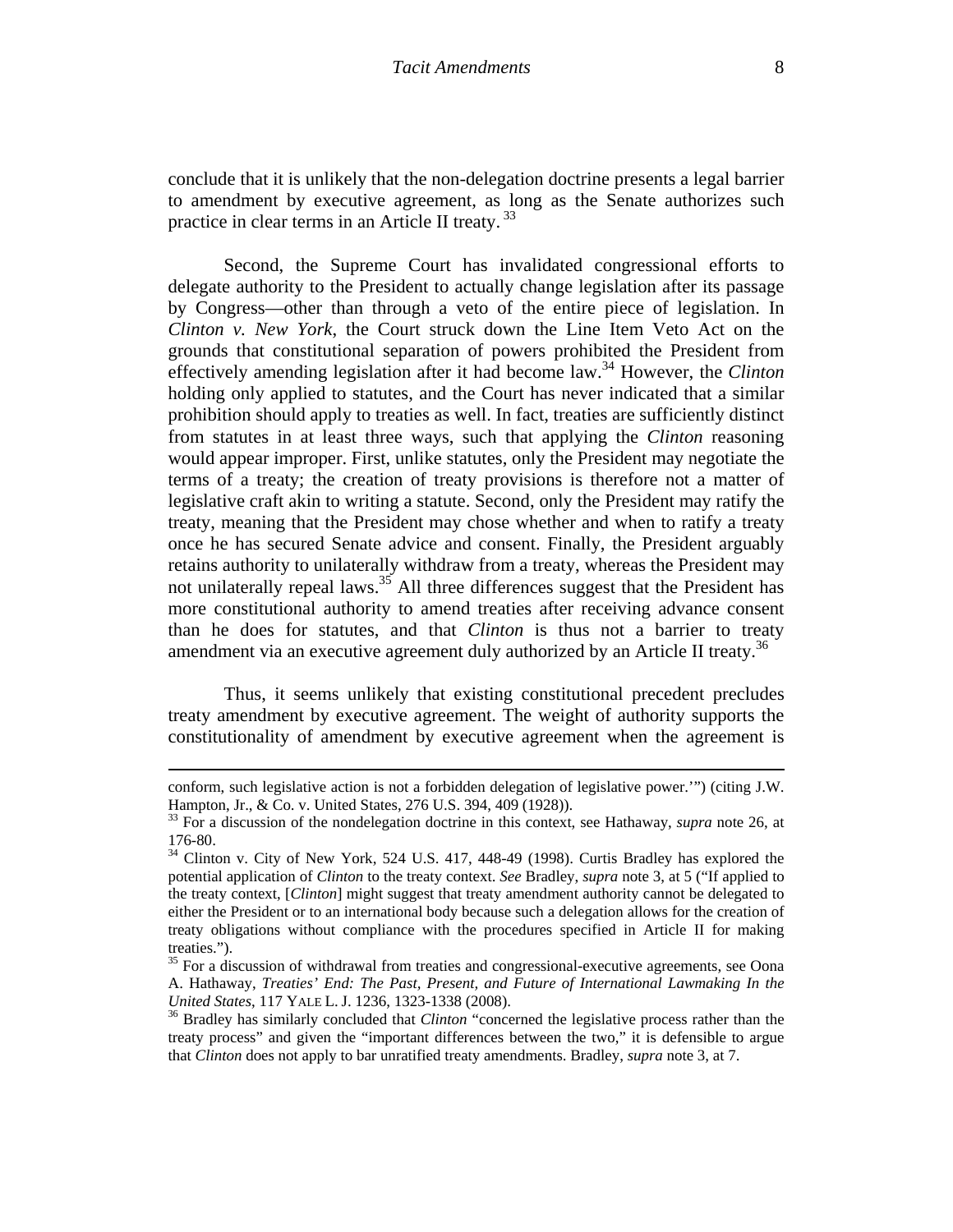within the express scope of the authority granted by the Senate in the underlying Article II treaty.

### **B. Modifications by Tacit Amendment**

A second manner by which unratified treaty amendments can take effect is through a "tacit amendment" (sometimes described as "tacit acceptance" or "tacit agreement") process. Several multilateral treaties, including those to which the United States is a party, have allowed for processes. The most common form of tacit amendment regime is when a treaty provides for an international body or conference of the parties to make future amendments to the underlying treaty, without further action by the parties. The international body will promulgate policies fleshing out or modifying the terms of the treaty, and those policies will take effect without Senate ratification and without a formal executive agreement. As will be shown below, sometimes the amendments created by tacit amendment regimes can become effective in the United States without the President's participation in the international body process (if the President does not act, he may nonetheless "tacitly" accept the amendment); and sometimes, the amendments can become effective even if the President objects.

The United States has a long history of entering into treaties with tacit amendment processes. In the 1940s, the United States joined the Convention on International Civil Aviation<sup>37</sup> and the International Convention for the Regulation of Whaling, <sup>38</sup> both of which included tacit amendment apparatuses. Tacit amendment processes in treaties became more prevalent in the 1970s, when they became a part of a number of maritime treaties that operated under the auspices of the International Maritime Organization (IMO, then known as the Intergovernmental Marine Consultative Organization).<sup>39</sup> IMO adopted these procedures after encountering substantial delays in implementing technical provisions of various maritime treaties.<sup>40</sup> Since then, tacit amendment processes

<sup>&</sup>lt;sup>37</sup> *See infra* note 65.<br><sup>38</sup> *See infra* notes 54-56 and accompanying text.

<sup>39</sup>*See, e.g.,* International Convention for the Safety of Life at Sea art. VIII, Nov. 1, 1974, T.I.A.S. No. 9700, 1184 U.N.T.S. 2 (detailing the procedure by which "tacit amendments" to the convention can enter into force); and the Convention on the Facilitation of International Maritime Traffic art. VII, Apr. 9, 1965, 18 U.S.T. 411, 591 U.N.T.S. 265. 40 *See* William Tetley, *Uniformity of International Private Maritime Law --The Pros, Cons, and* 

*Alternatives to International Conventions –How to Adopt an International Convention*, 24 TUL. MAR. L. J. 775, 817 (2000) (recounting history of the tacit acceptance process for the IMO treaties); *see also Conventions: Adopting a Convention, Entry into Force, Accession, Amendment, Enforcement, Tacit Acceptance Procedure,* INTERNATIONAL MARITIME ORGANIZATION,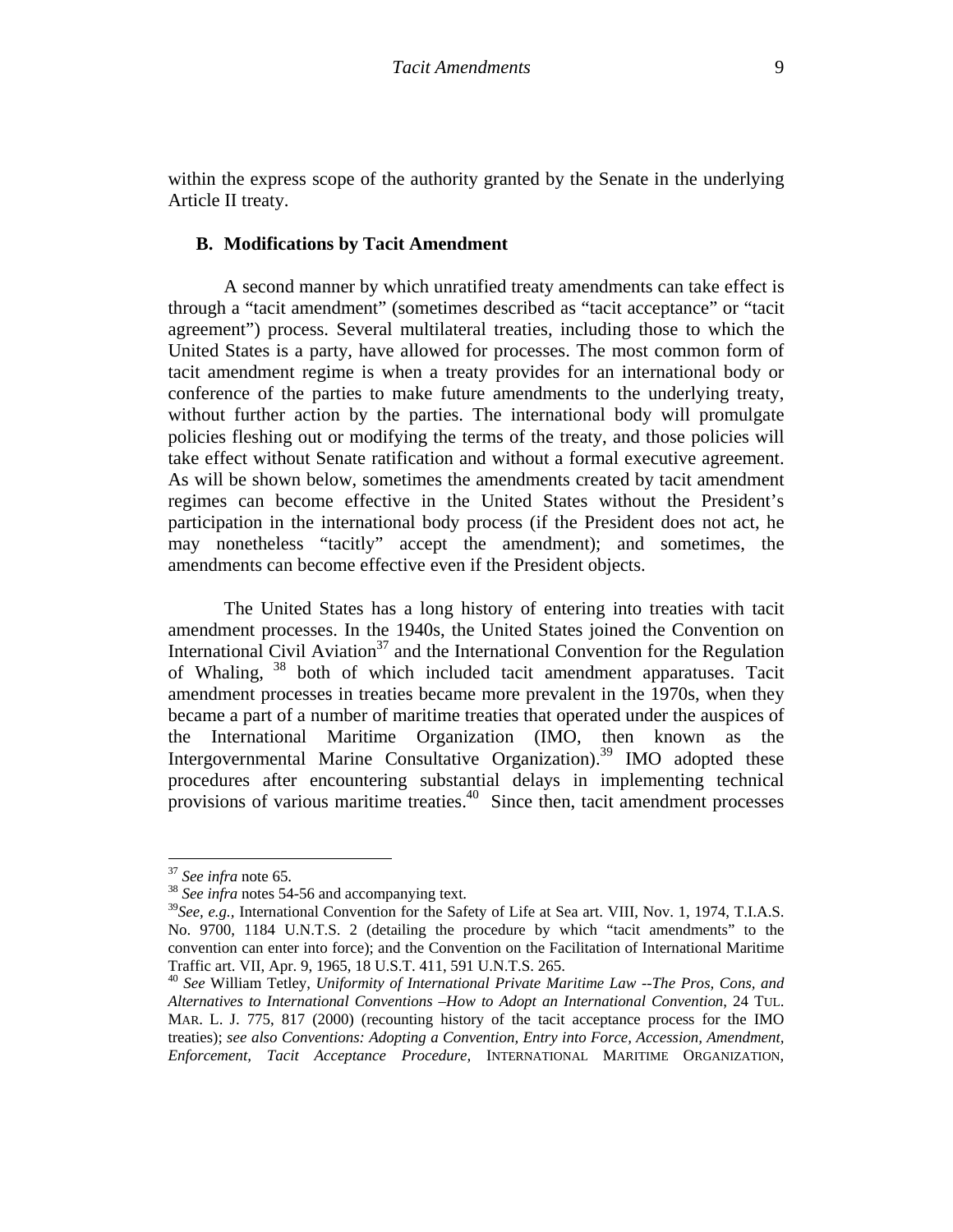have appeared in multilateral treaties relating to the environment, arms control, and other areas. The United States has been a party to a large number of these treaties. The tacit amendment procedures have been lauded for handling regular technical updates efficiently, for introducing predictability to amendment processes, for encouraging conformance with international norms, and for limiting reservations. $41$ 

### *1. Different Types of Tacit Amendment Treaty Regimes*

This section distinguishes between three regimes that allow for tacit amendments to treaties through the use of international bodies: regimes in which treaty alterations require the unanimous consent of all parties represented in the international body tasked with updating the treaty (what we will call "consensus amendments"); regimes in which international committees or conferences can pass amendments without full consent, but in which state parties may opt out of changes ("opt-out amendments"); and regimes in which a commission or conference creates changes, possibly without unanimous consent, that bind all parties ("binding amendments"). The Senate Foreign Relations Committee has referred to treaties in each of these categories as "tacit amendment" treaties. $42$ 

a. Consensus Amendments

A number of treaty regimes that empower an international body to amend a treaty—e.g., an international commission, group, or conference of the parties operate on a "consensus" model. Like treaties modified by executive agreement, these tacit amendment regimes require that all state parties represented in the international body tasked with carrying out the treaty agree to any future policy that the body adopts.<sup>43</sup> For example, the Open Skies Treaty creates an Open Skies Consultative Commission, which can make improvements "to the viability and effectiveness of the Treaty" (including setting annual quotas under the treaty) as well as implement "minor matters of a technical or administrative nature."<sup>44</sup> The Open Skies Consultative Commission, however, requires consensus, defined as "the absence of any objection by any State Party to the taking of a decision or the

<sup>&</sup>lt;u> 1989 - Johann Stoff, amerikansk politiker (d. 1989)</u> http://www.imo.org/About/Conventions/Pages/Home.aspx (last visited Dec. 4, 2010) (providing an extensive history of the introduction of the tacit acceptance process for IMO treaties).<br><sup>41</sup> CLEOPATRA ELMIRA HENRY, THE CARRIAGE OF DANGEROUS GOODS BY SEA: THE ROLE OF THE

INTERNATIONAL MARITIME ORGANIZATION IN INTERNATIONAL LEGISLATION 71-72 (1985). 42 *See* S. EXEC. REP. NO. 108-12, at 34 (2004) (describing the "tacit agreement" or "tacit

amendment" process and then citing a number of treaties including treaties discussed in every category below).<br><sup>43</sup> See supra Subection I.A.1.

<sup>&</sup>lt;sup>44</sup> Treaty on Open Skies art. X(5), Mar. 24, 1992, S. TREATY DOC. NO. 102-37.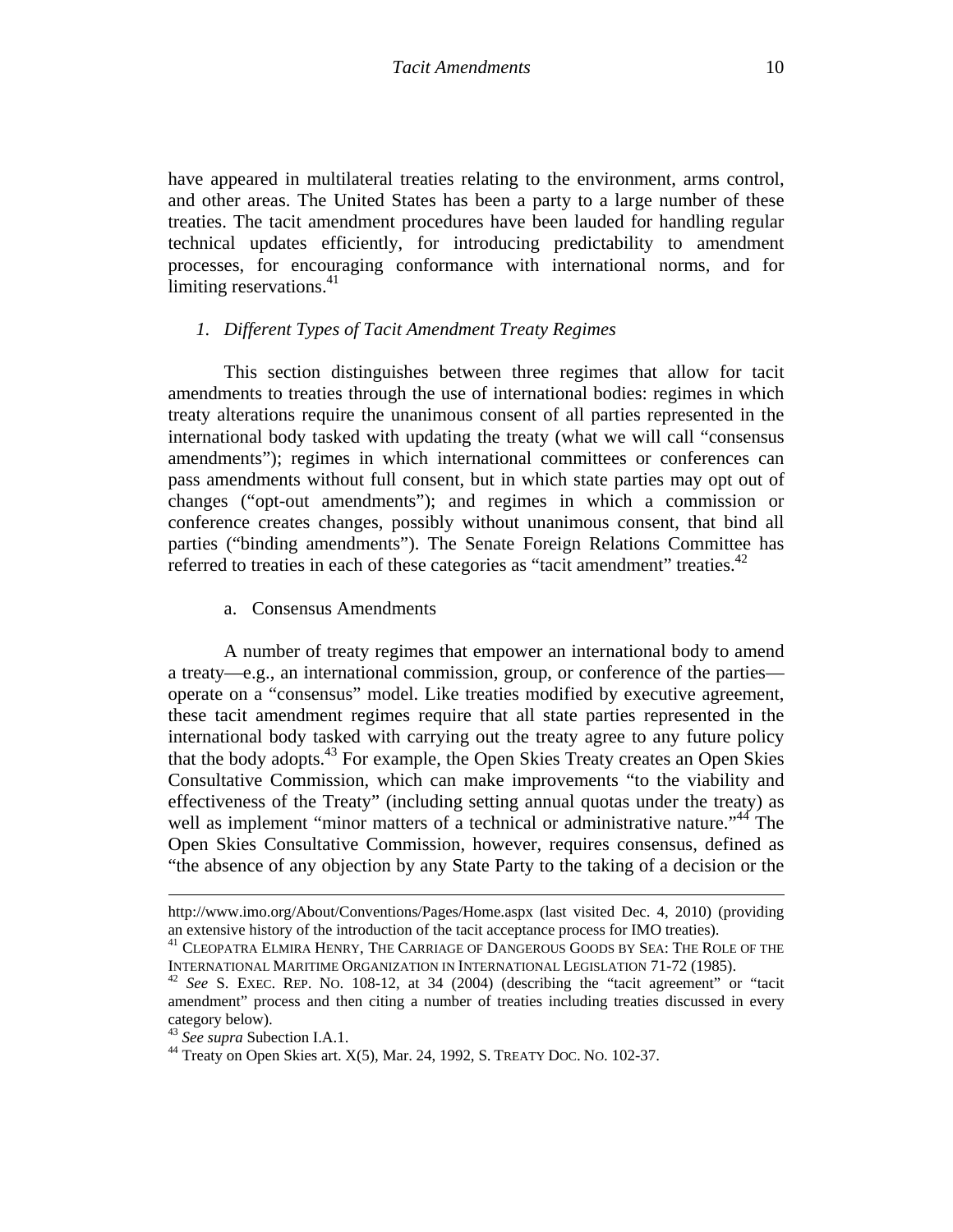making of a recommendation," before it can act.<sup>45</sup> Similarly, the Treaty on Conventional Forces in Europe allows a Joint Consultative Group to make improvements on "minor matters of a technical or administrative nature" to the treaty<sup>46</sup>, but only with consensus, defined again as the "absence of any objection" by any representative of a State party."<sup>47</sup>

While the treaties in this category require consensus before amendments take hold, they arguably allow for "tacit amendments" since the consensus requirement only asks that no party objects. If a party were not present at the commission's meeting, it could become bound by the amendments without its consent.48 Moreover, the amendment process is "unratified" as the amendments take hold without being subject to formal state ratification procedures.

#### b. Opt-out Amendments

The standard form for an "opt-out" tacit amendment regime within a treaty is as follows: The treaty authorizes some international body or commission to effectuate and/or implement the terms of the treaty. The body then has meetings at

<sup>&</sup>lt;sup>45</sup> *Id.* art. X(2).<br><sup>46</sup> Treaty on Conventional Armed Forces in Europe art. XVI(5), Nov. 19, 1990, S. TREATY DOC. No. 102-8, 30 I.L.M. 6. [hereinafter "CFE Treaty"].<br><sup>47</sup> *Id.* art. XVI(4).<br><sup>48</sup> The Chemical Weapons Convention presents an interesting example of how the Senate has in

the past reacted to an amendment process that might allow for a party to be bound if it does not show up to the meeting. While this part of the Convention's amendment process requires ratification and thus does not fit within the processes discussed in this report, the Senate's approach might be applied to tacit amendment regimes that proceed by consensus amendment. *See*  Convention on the Prohibition of Development, Production, Stockpiling, and Use of Chemical Weapons and on Their Destruction, Jan. 13, 1993, S. TREATY DOC. NO. 103-21, 32 I.L.M. 800 [hereinafter "Chemical Weapons Convention"]. General amendments to the Convention can be made at "Amendment Conferences." *Id*. art. XV(3). If a majority of the parties to the Convention vote in favor, no party votes against, and all parties voting in favor ratify it, the amendment takes effect. *Id.* This process is applicable to any sort of amendment to the Convention (as opposed to the limited matters that the relevant commissions handle in the Open Skies or CFE treaty). *Id.* art. XV(1). To handle the risk that major amendments could be passed in such conferences without United States approval, the Senate conditioned ratification of the Convention on a requirement that the United States attend all Amendment Conferences and provide a positive or negative vote to each amendment. *See* S. EXEC. REP. NO. 104-33 at 20 (resolution of ratification providing condition that "the United States will be present and participate fully in all Amendment Conferences and will cast its vote"). With this condition in place, amendments of this kind could not be made to the Convention without the advice and consent of the Senate: a positive vote would mean the Senate would have to ratify the amendment for it to enter into effect, and a negative vote would mean that the amendment would fail at the Amendment Conference itself. *Id.* Separately, the Convention provides for a tacit amendment process to its annexes, discussed in the next section, *infra.*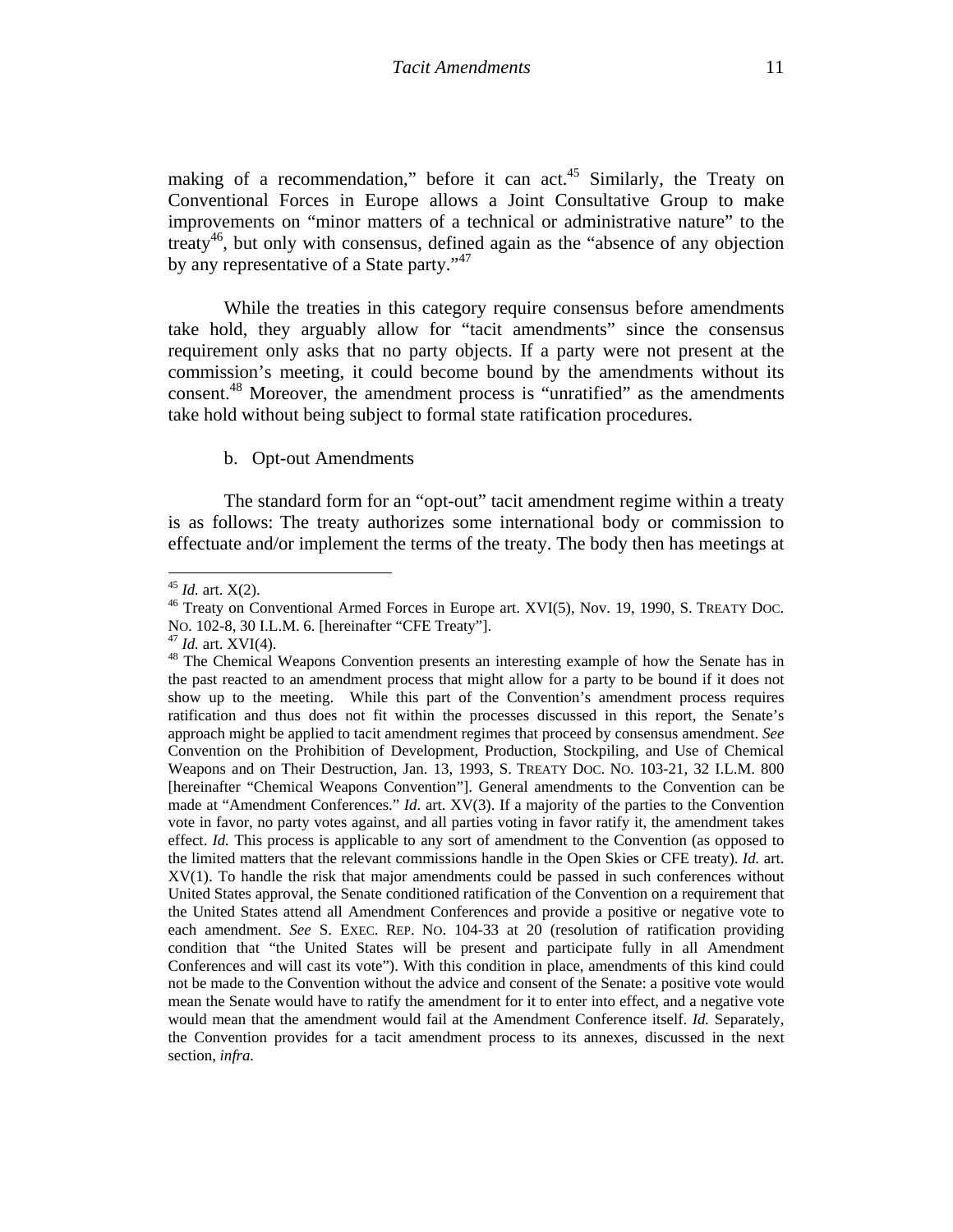which it proposes amendments to the treaty. If the amendment passes some threshold, it is submitted to the state parties and those parties have a window of time to register their disapproval of the amendment. If a certain number of parties disapprove (sometimes called a "blocking minority"), the amendment may fail altogether. Otherwise, it will be adopted, but only with respect to the parties that did not object.<sup>49</sup> These regimes do offer clear channels for state parties to object to amendments, but they are "tacit amendment" regimes nonetheless. The reason is: like the consensus regimes profiled above (which provided for "tacit acceptance" of treaty amendments when a state party failed to attend a relevant meeting), opt-out regimes also allow for tacit acceptance of treaty amendments, if the representative of a state party fails to object to a proposed amendment either at the international body meeting or within a given time period thereafter.

The United States has entered into numerous treaties that fit into this framework, all with slight variations on the precise procedures. A few examples include:

- The Chemical Weapons Convention allows certain annexes to be amended by a tacit amendment process if the changes relate "only to matters of an administrative or technical nature."50 Specifically, such changes can be proposed to an "Executive Council," (a rotating council of 41 member parties).<sup>51</sup> If the Executive Council approves, then the amendment is adopted so long as no party objects within 90 days.<sup>52</sup> If a party does so object, the amendment fails. $53$
- The International Convention for the Regulation of Whaling allows the International Whaling Commission (a body represented by one member from each party) to amend a schedule attached to the Convention which covers issues like the species subject to protection, open and closed waters and seasons, among other things. $54$  Amendments can be passed by a threefourths vote of the Commission members voting.<sup>55</sup> They then go into

<sup>49</sup>*See e.g.,* A.O. Adede, *Amendment Procedures for Conventions with Technical Annexes*: *The IMCO Experience*, 17 VA. J. INT'L. L. 201, 206-08 (1977).<br><sup>50</sup> Chemical Weapons Convention, *supra* note 48, art. XV(4).<br><sup>51</sup> *Id.* art. VIII(23).<br><sup>52</sup> *Id.* art. XV(5)(d).<br><sup>53</sup> *Id.*<br><sup>54</sup> International Convention for th

<sup>161</sup> U.N.T.S. 72. See *id.* art. III(1) for the makeup of the commission. 55 *Id.* art. III(2).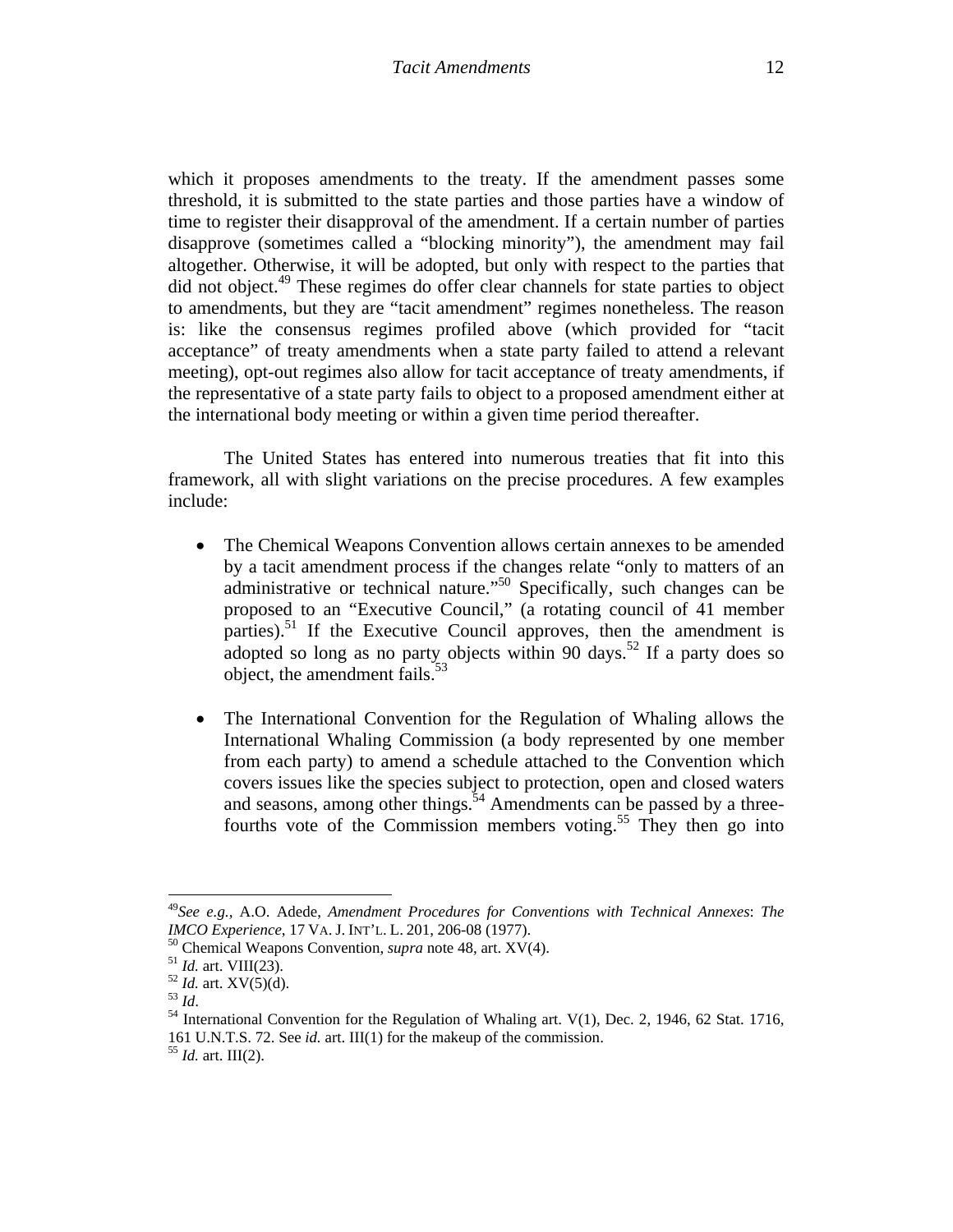effect for all the parties except those that object within a certain period of time. $56$ 

- The Convention on the Marking of Plastic Explosives for the Purpose of Detection allows a council to propose amendments to the technical annexes to the parties. $57$  If a proposed amendment has not been objected to by five or more state parties within 90 days, it goes into effect for all parties not objecting.<sup>58</sup> Otherwise, the amendment is referred to the Commission for further reconsideration.<sup>59</sup>
- The Convention on the Facilitation of International Maritime Traffic has an annex with "standards" and "recommended practices"<sup>60</sup> that governments are urged – but not required – to follow.<sup>61</sup> As amended in 1973, the convention provided for a tacit amendment procedure to modify the annex. $62$  Specifically, a committee of the International Maritime Organization can approve amendments, which then go into effect at the end of 15 months unless within 12 months, at least one third of parties formally notify the IMO that it is unacceptable to them. $63$  The amendments only apply to those who do not object.<sup>64</sup>

Other treaties with similar provisions include the Convention on International Civil Aviation,<sup>65</sup> the Convention on the Prevention of Marine

<sup>&</sup>lt;sup>56</sup> *Id.* art. V(3).<br><sup>57</sup> Convention on the Marking of Plastic Explosives for the Purposes of Detection art. VII, Mar. 1, 1991, S. TREATY DOC. NO. 103-8, 2122 U.N.T.S. 359. 58 *Id.* art. VII(3).

<sup>&</sup>lt;sup>60</sup> Convention on the Facilitation of International Maritime Traffic, *supra* note 39, Annex sec. B. <sup>61</sup> S. EXEC. REP. NO. 93-37, at 2 (1974) (explaining that the Annex sets forth standards and

recommended practices relating to public health, customs, and immigrations regulations, and that "governments are urged to bring their practices and procedures into conformity with the recommended levels but are not required to do so").

 $^{62}$  *Id.* at 2-3 (describing that the earlier methods for amending the treaty did not "allo[w] changes" to be made in the Annex as quickly or as efficiently as desired" and so that in 1973, the treaty was amended to include a "tacit amendment procedure").

 $^{63}$  1973 Amendment to Article VII of the Convention on Facilitation of International Maritime Traffic art. VII(2)(b), Nov. 19, 1973, 1394 U.N.T.S. 527.

<sup>&</sup>lt;sup>64</sup> *Id.* art. VII(2)(d).  $\overline{65}$  Convention on International Civil Aviation art. 54, Dec. 7, 1944, 61 Stat. 1180, 15 U.N.T.S. 295 (providing for annexes that will contain "standards and recommended practices" under the treaty); *id.* art. 90 (providing for amendment of annexes (with standards and recommended practices) by a council that administers the treaty unless a majority of contracting states register their disapproval).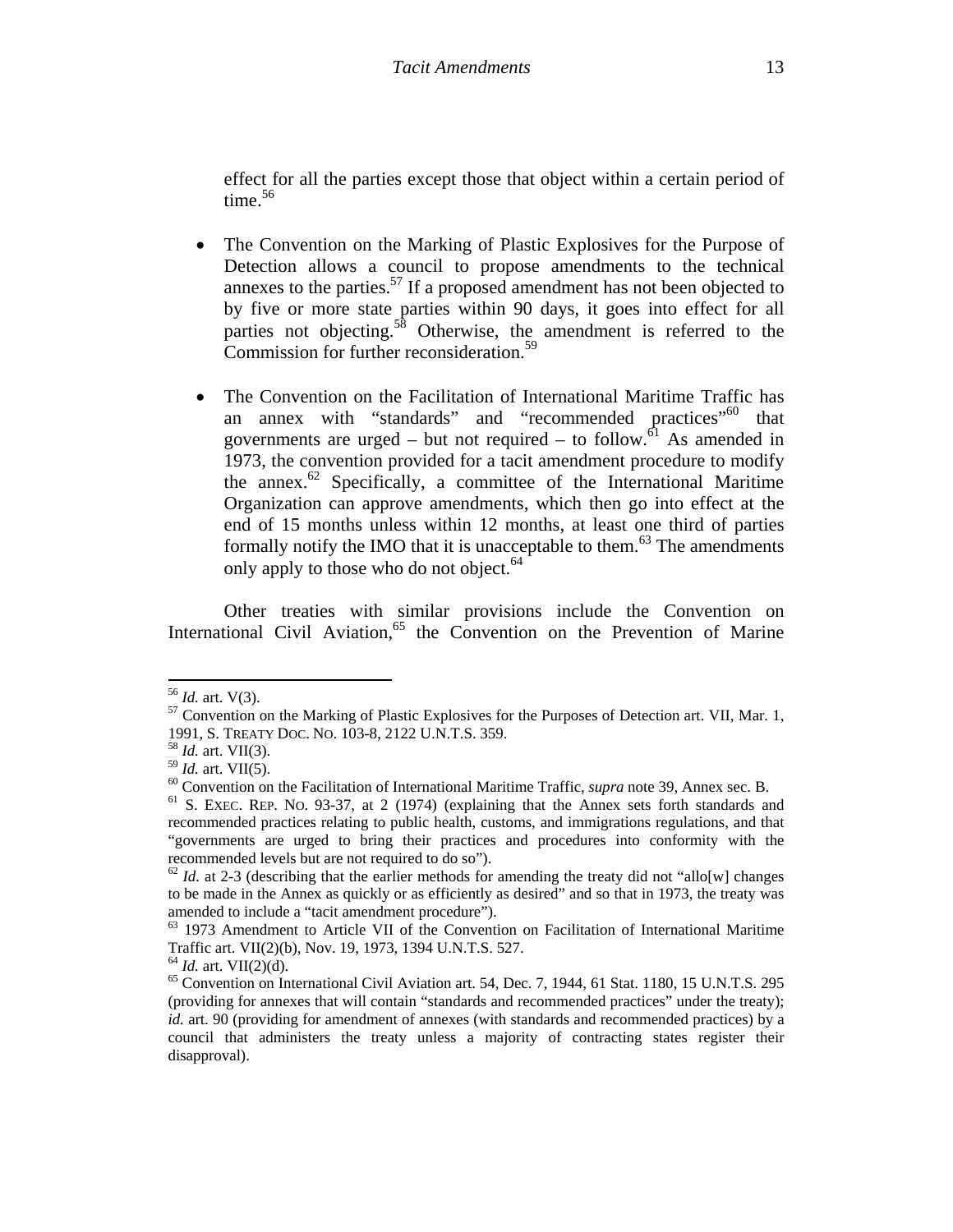Pollution by Dumping of Wastes and Other Matter,<sup>66</sup> the International Convention for the Safety of Life at Sea,<sup>67</sup> the 1973 Protocol to the 1949 International Convention for the Northwest Atlantic Fisheries,<sup>68</sup> the Convention on International Regulations for Preventing Collisions at Sea,<sup>69</sup> and the International Convention for the Prevention of Pollution From Ships.<sup>70</sup>

#### c. Binding Amendments

Finally, some treaties empower international bodies to amend the treaty provisions without requiring either unanimous consent at the international-body level, or offering an opt-out process. We call these "binding amendments." Three examples include the World Trade Organization (WTO), the Montreal Protocol, and a protocol between the United States and the International Atomic Energy Association (IAEA).

First, the WTO can amend its agreements through Ministerial Conferences.<sup>71</sup> Although the WTO encourages the use of consensus at these conferences, it does not require it, and at least in theory, changes can be made to

<sup>&</sup>lt;sup>66</sup> Convention on the Prevention of Marine Pollution by Dumping of Wastes and Other Matter art. XV(2), Dec. 29, 1972, 26 U.S.T. 2403 , 1046 U.N.T.S. 120 (providing for a procedure whereby annexes can be amended based on "scientific or technical considerations" and providing that if an amendment is approved by "a two-thirds majority of those present at a meeting," it goes into effect for all parties who do not object within a hundred days).

 $67$  International Convention for the Safety of Life at Sea, art. VIII(b), Nov. 1, 1974, 32 U.S.T. 47 (providing a procedure whereby much of the Annex can be amended by a two-thirds vote of a committee. (provided that at least one third of the "contracting governments" are present at the time of a vote) and the amendment is deemed accepted with respect to all non-objecting parties within two years, unless a sufficient number of parties object).<br><sup>68</sup> 1973 Protocol to the 1949 International Convention for the Northwest Atlantic Fisheries art. I,

Oct. 6, 1970, 1082 U.N.T.S. 276 [hereinafter "Protocol for N.W. Fisheries"] (amending art. XVII of the underlying Convention to allow amendments to the Convention when approved by threefourths of the parties at a meeting of a commission, if they are thereafter approved by three fourths of contracting governments; but specifying that the amendment does not take effect at all, however, if at least one party objects within ninety days of being notified of the proposed amendment);.*see also infra* note (discussing how the Senate required the President to object unless the Senate consented to the amendment).

 $69$  Convention on International Regulations for Preventing Collisions at Sea art. VI, Oct. 20, 1972, 28 U.S.T. 3459 (providing for amendment of the regulations if an assembly votes in favor by a two-thirds majority, and if within a time decided by the assembly, no more than one-third of the parties object; the amendments are effective on any non-objecting party).<br><sup>70</sup> International Convention for the Prevention of Pollution from Ships art. 16(2)(f), Nov. 2, 1973,

<sup>1340</sup> U.N.T.S. 184 (providing for amendment of annexes and appendices after a two-thirds vote by the appropriate body, in no less than ten months unless a sufficient number of parties object).

<sup>71</sup> *See* Agreement Establishing the World Trade Organization art. X, Apr. 15, 1994, 1867 U.N.T.S. 154.33 I.L.M. 1144.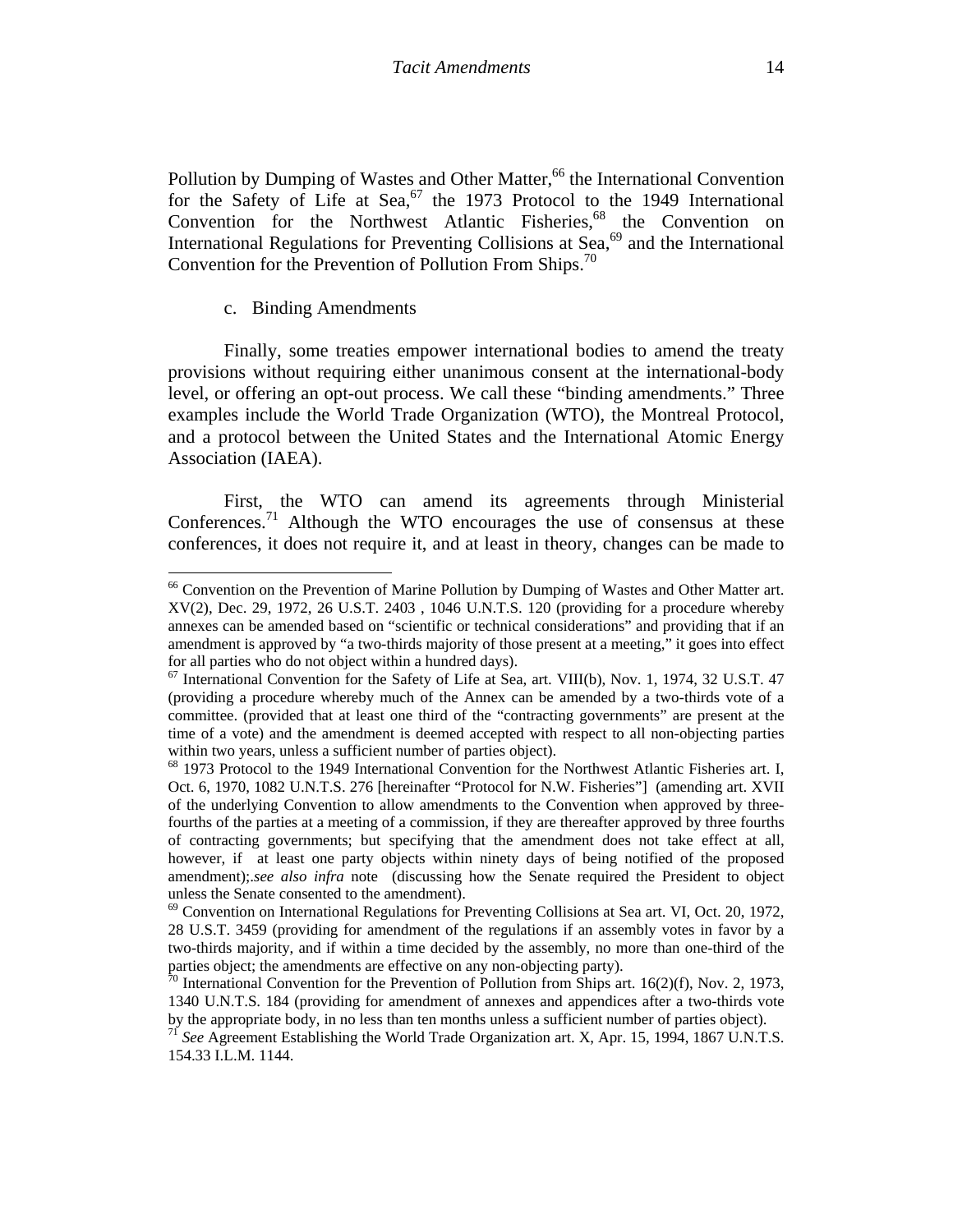agreements by a supermajority over the objections of any one party.<sup>72</sup> Another well-known example is the Montreal Protocol.<sup>73</sup> Conferences of the parties called under this protocol can adopt changes to certain annexes by two-thirds majority vote, even over the objection of the remaining parties.<sup>74</sup> Finally, the Protocol Additional to the Safeguards Agreement Between the United States and the IAEA75 also potentially allows for amendments without the United States' consent. This protocol allows the IAEA's Board of Governors to amend the annexes to the Protocol (setting forth the definitions of nuclear activities, equipment, and material subject to declaration) "upon the advice of an openended working group of experts established by the Board.<sup>76</sup> The Board (comprising representatives of 35 member states, including the United States) generally takes action on the basis of consensus, but may act even when there is dissent.<sup>77</sup>

What is common across all three examples mentioned above—and what distinguishes them from the first two tacit amendment treaty regimes—is that such treaties allow for amendments to take effect vis-à-vis a State party, even in the face of *an explicit objection* by that party to the amendment. Scholars have questioned whether such unfettered delegation of authority to these institutions is real, because the institutions in practice almost always act by consensus.<sup>78</sup> That may be true. But these treaty regimes nonetheless do at least formally provide the possibility that a party will be bound to an amendment even if it registers outright dissent.

<sup>&</sup>lt;sup>72</sup> *See id.* art.  $X(3)$  (providing a process whereby, even for changes to the agreement that alter "the rights and obligations" of parties to the WTO, members of a Ministerial Conference may decide by a three-fourths vote that an amendment either requires a party to consent, to exit the WTO, or

to remain in the WTO but only with the consent of the Ministerial Conference).<br><sup>73</sup> Montreal Protocol on Substances that Deplete the Ozone Layer, Sept. 16, 1987, S. TREATY DOC.<br>No. 100-10, 1522 U.N.T.S. 3.

<sup>&</sup>lt;sup>74</sup> *Id.* art. 2(9)(c) & (d) (providing that the decisions adopted by the two-thirds vote of the parties present at a meeting in which they are adopted "shall be binding on all Parties").

 $75$  Protocol Additional to the Agreement Between the United States of America and the International Atomic Energy Agency (IAEA) for the Application of Safeguards in the United States of America, June 12, 1998, U.S.-IAEA, S. TREATY DOC. NO. 107-7.<br><sup>76</sup> *Id.* art. 16(b); see *id.* art. 2 for references to the content of the annexes.<br><sup>77</sup> Bradley, *supra* note 3, at 2.<br><sup>78</sup> *See* Andrew T. Guzman

L. REV. 1693, 1708 (2008) (noting "the simple fact is that no adjustment has been made in the history of the Montreal Protocol with anything less than consensus"); Edward T. Swaine, *The Constitutionality of International Delegations*, 104 COLUM. L. REV. 1492, 1509 (2004) (finding the power of a supermajority to amend the WTO agreement is "more apparent than real").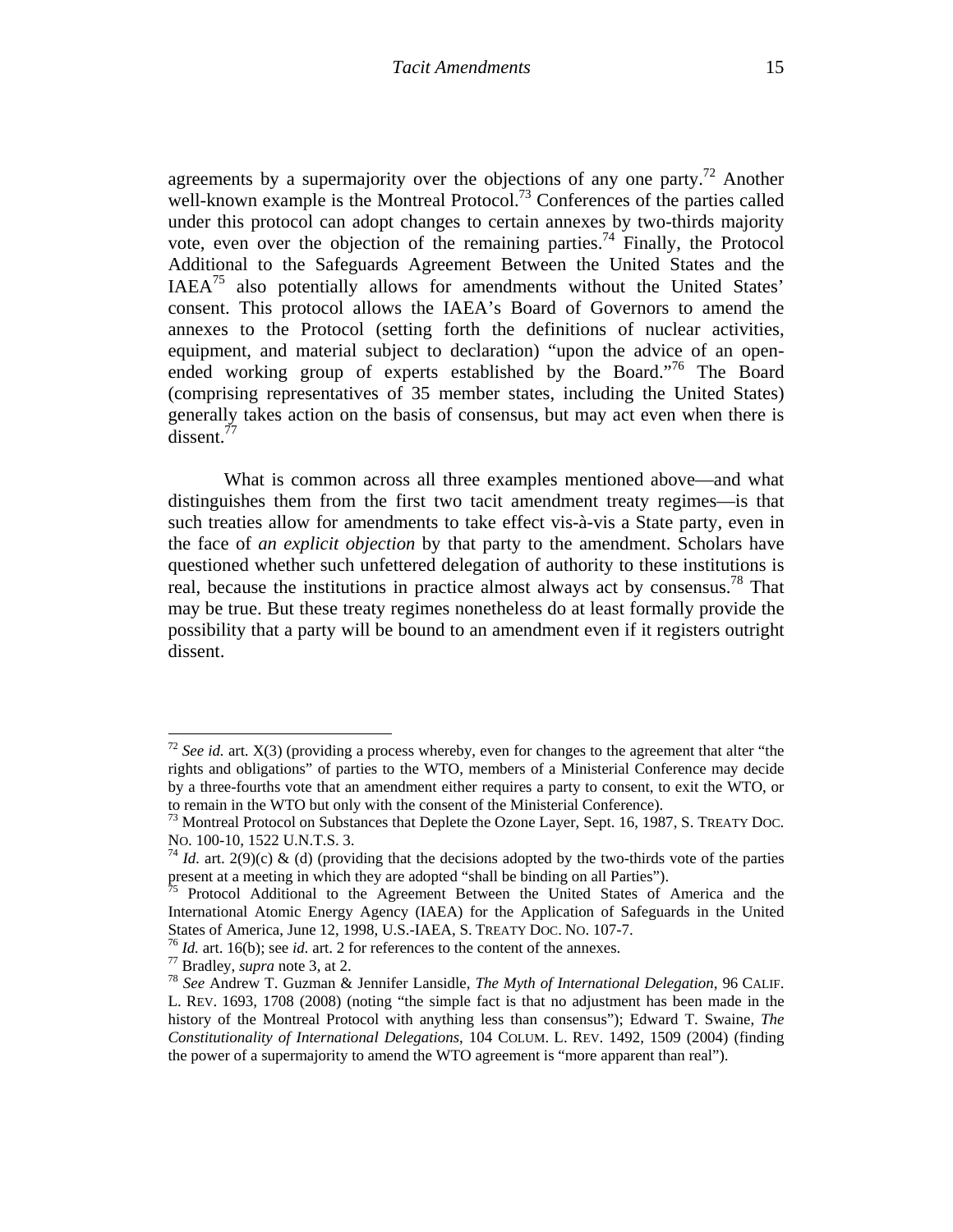The involvement of international organizations through the tacit amendment process potentially introduces a new layer of constitutional complexity to evaluating the legality of the amendment regime. This discussion considers each type of tactic amendment regime in turn. The first two types are not constitutionally problematic because they are structurally similar to executive agreements concluded pursuant to a treaty. On the other hand, the third type presents unique constitutional issues.

a. Consensus Amendments

The first form of tacit amendment process described above involves international bodies making amendments to treaties, but only after receiving the consent of all state parties present at the meeting of the international body. When the amendment process is included in the treaty's text, this type of procedure is similar to amending a treaty via executive agreement. It follows the procedure contemplated in the Restatement: "An international agreement may be amended by agreement between the parties."79 As a matter of domestic law, the President's role in concluding the amendment is indistinguishable from the President's role in concluding executive agreements, as long as the President attends the meetings Thus, this form of tacit amendment process introduces no new constitutional questions.

### b. Opt-out Amendments

This second form of tacit amendment process involves amendments taking effect after the recommendation of an international body (in which unanimous consent was not necessarily present), but only becoming binding with respect to State parties that fail to object. These amendment regimes do not alter the rights of objecting parties.80 As a matter of domestic law, they are also a functional equivalent of a treaty that calls for amendment via executive agreement. The executive concludes or declines to conclude an international agreement to amend the United States' international obligations. As with other executive agreements, the Senate is permitted to give its advance consent to such agreements.

 <sup>79</sup> RESTATEMENT, *supra* note 25, § 334.<br><sup>80</sup> RESTATEMENT, *supra* note 25, § 334(3).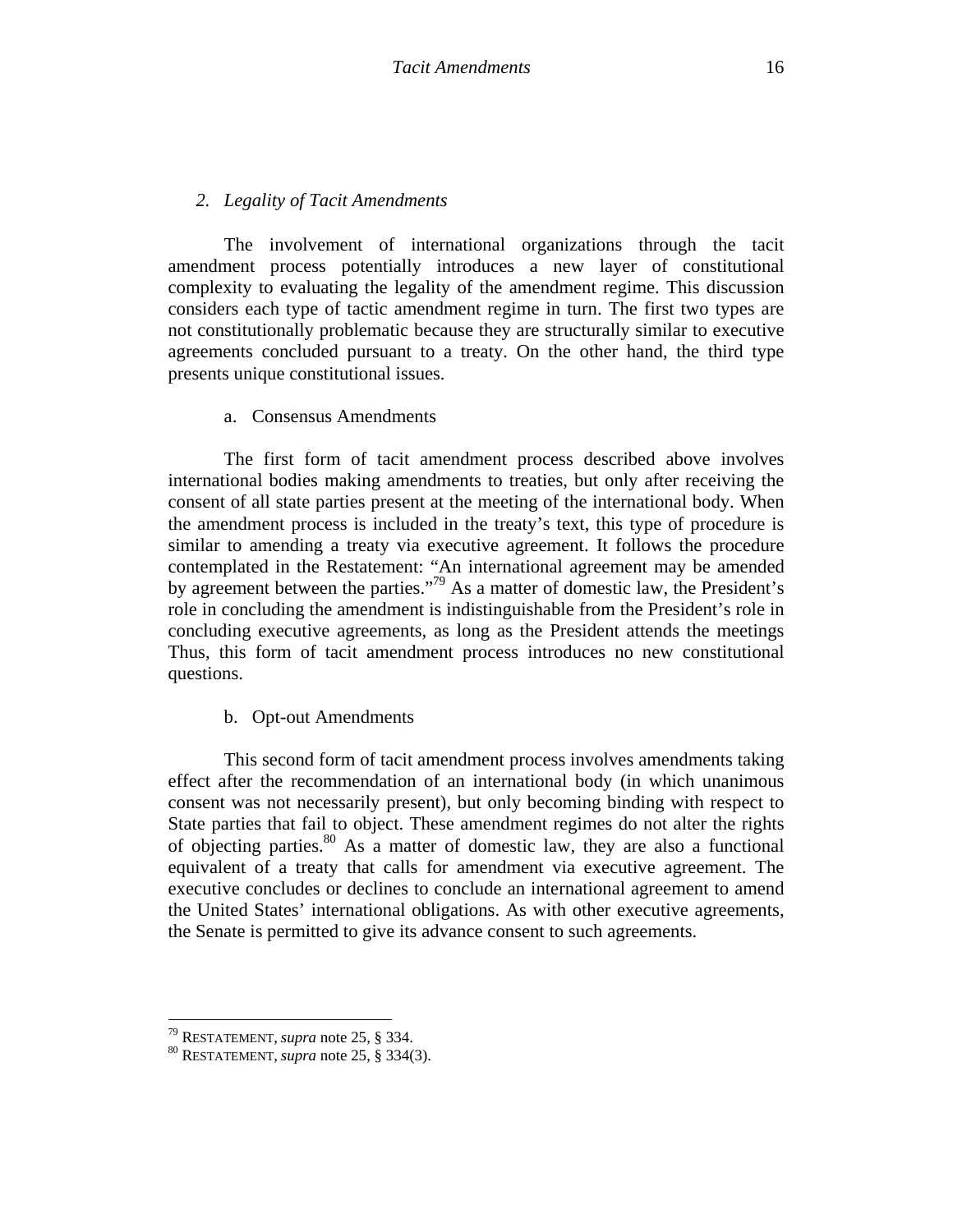### c. Binding Amendments

The final type of tacit amendment is one to which states parties are bound, even in the absence of their consent. U.S. consent to such an amendment involves a delegation of authority to an international body. Some scholars have suggested that this form of delegation raises distinct constitutional concerns.<sup>81</sup> A few features of tacit amendments reveal, however, that the delegation is never complete. First, the United States, even though it may be bound without affirmative consent, usually participates in the decision-making at the international body that produces the amendment.<sup>82</sup> Second, the United States may never be bound entirely against its will. Most treaties make provision for withdrawal, or else such provision may be derived from the nature of the agreement.<sup>83</sup> Although this veto is undoubtedly a blunt instrument,  $84$  both of these features enable the executive to retain some degree of control. Third, the Senate—as part of the Congress—has domestic legal recourse against some amendments, inasmuch as it may override the international agreement with a later-in-time statute. $85$  Finally, the actors who execute the international agreement that delegates the amendment-making authority to an international body remain accountable for their decisions to do so.<sup>86</sup>

Even if the delegation is complete, there is no basis for a claim that delegation of authority to an international body is unconstitutional *per se*. The process of sovereign nations agreeing to bind themselves to some external authority is the very essence of international law. Amendment-making power is only one form of authority that the U.S. government delegates to international bodies and institutions by virtue of joining an international agreement.<sup>87</sup> The aforementioned mechanism for withdrawal, coupled with the possibility of

<sup>&</sup>lt;sup>81</sup> Bradley, *supra* note 3, at 8; Swaine, *supra* note 78, at 1537-40.

<sup>&</sup>lt;sup>82</sup> Swaine, *supra* note 78, at 1537.<br><sup>83</sup> RESTATEMENT, *supra* note 25, § 332 cmt. a ("Modern agreements generally specify either a term for the agreement, or procedures whereby a party may withdraw . . ."); *id.* cmt. B ("A right to terminate an agreement is often expressed but may also be implied.").<br><sup>84</sup> *See* Swaine, *supra* note 78, at 1540.<br><sup>85</sup> RESTATEMENT, *supra* note 25, § 115(1)(a). This mechanism would not alter the United States'

international legal obligation. *Id.* § 115(1)(b). Yet, as a matter of constitutional law, Congress has the same escape hatch for international delegations as it has for conventional executive delegations—at least for the range of international agreements that deal with issues within Congress's legislative authority.

<sup>86</sup> Swaine, *supra* note 78, at 1603 ("Congress may, after all, be held responsible for authority it has distributed . . .").

<sup>87</sup> For a description of other types of delegation, see *id.* at 1502-1529.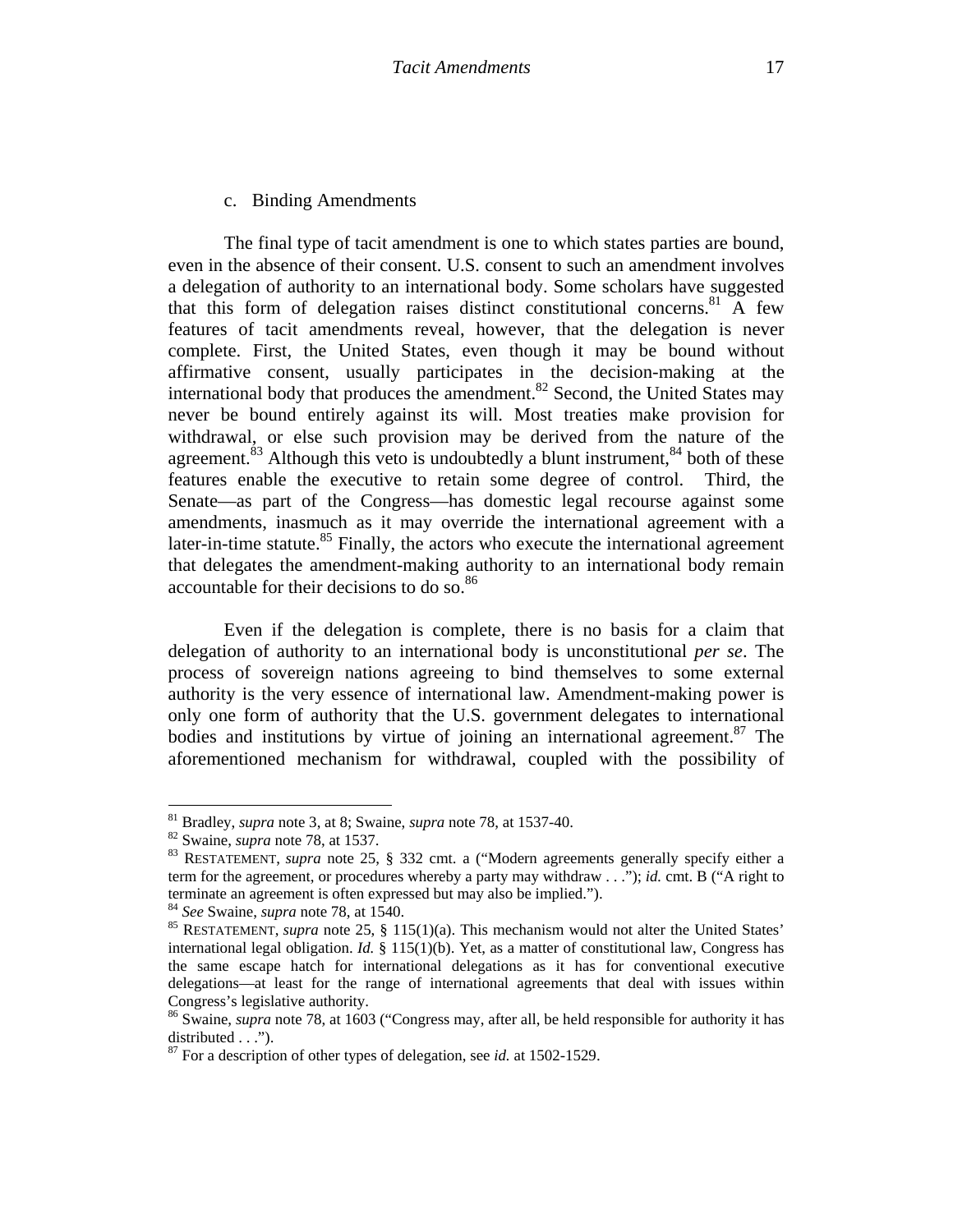abrogation as a matter of domestic law, have long been regarded to be sufficient safeguards for constitutional prerogatives.

### **II. THE SENATE'S RESPONSE TO UNRATIFIED AMENDMENT PROCESSES**

As noted above, treaties that can be modified by executive agreement may threaten Senate prerogatives, since the treaty's provisions may change subsequent to ratification without direct Senate involvement. Treaties with tacit amendment processes present similar concerns, because they also allow for the treaty to evolve in the future without Senate ratification at each stage. Tacit amendment treaties also present an additional concern since the treaty may be amended without even the *President*, let alone the Senate, taking any action at all. This section outlines how the Senate has in the past approached treaties that can be modified either by executive agreement or by tacit amendment.

The Senate has regularly accepted the use of either process within treaties, because it "recognizes the need for an expedited amendment process for highly technical treaties . . ."88 In fact, the Senate often has accepted their inclusion with apparently no comment or concern. For example, the Senate's report for the Convention on the Marking of Plastic Explosives for the Purpose of Detection does not mention that the treaty allows for tacit amendment;<sup>89</sup> the Senate's report for the International Convention for the Safety of Life at Sea mentions that amendments can be via tacit amendment but contains no further comment;<sup>90</sup> and the reports for the Migratory-Bird Convention (which provides for amendment by diplomatic note) did not mention the issue at all. $91$  The Senate has even been silent on tacit amendment processes that create binding amendments. For example, the Montreal Protocol allows for tacit amendments to the Protocol that can become effective over the United States' objection. Yet, the Senate report recommending ratification of this protocol did not discuss this aspect of the treaty.92

That said, the Senate has also stated that it considers these processes only on a "case-by-case basis"93 and expects the executive to consult closely whenever it seeks consent for a treaty with such a process. As discussed below, the Senate

 88 S. EXEC. REP. NO. 96-36, at 2 (1980).

<sup>89</sup> *See* S. EXEC. REP. NO. 103-15 (1993).

<sup>90</sup> *See* S. EXEC. REP. NO. 95-23, at 2 (1978).

<sup>91</sup> *See* S. EXEC. REP. NO. 93-8 (1973).

<sup>92</sup> *See* S. EXEC. REP. NO. 100-14 (1988).

<sup>&</sup>lt;sup>93</sup> S. EXEC. REP. NO. 96-36, at 2 (1980).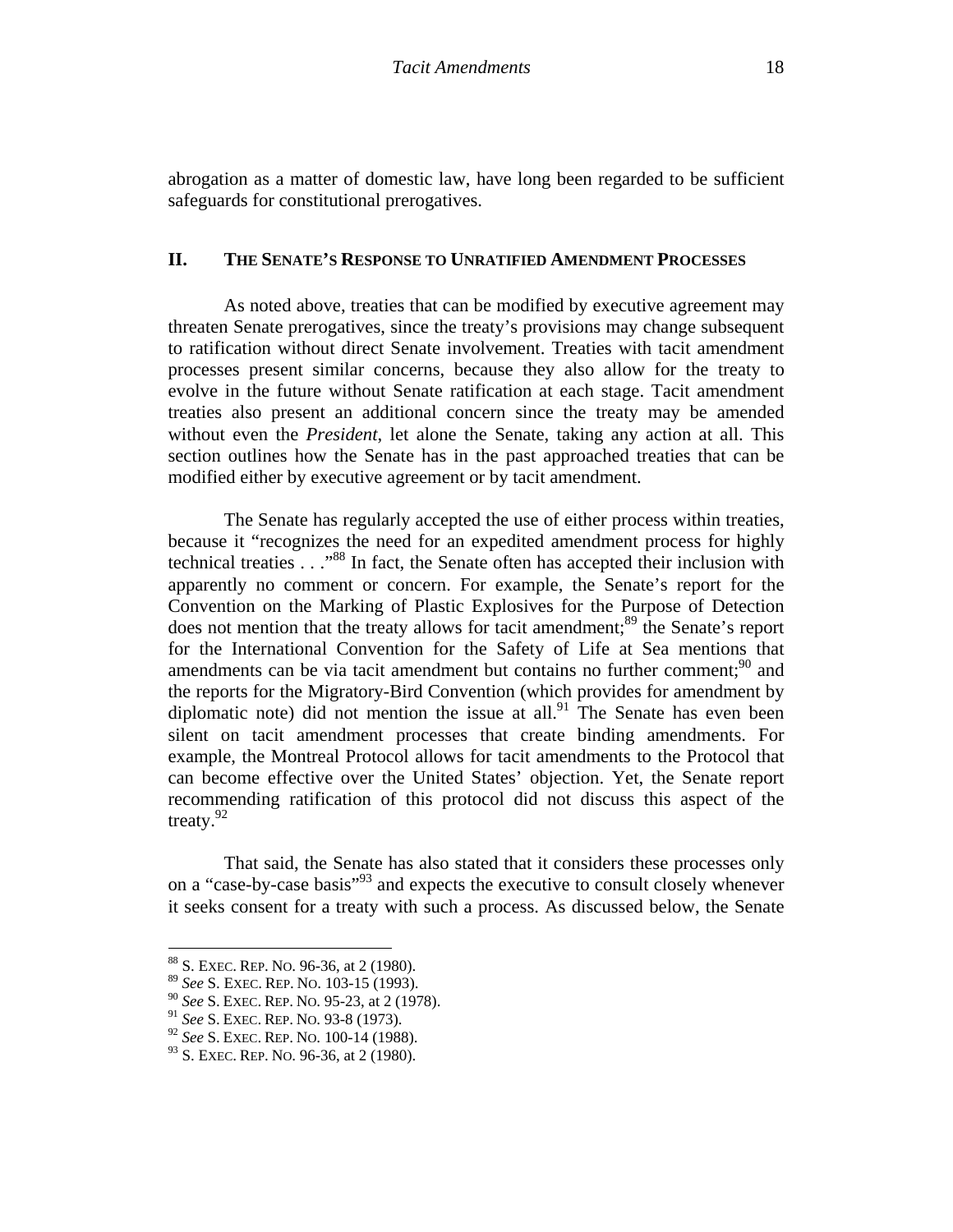has sought to condition the use of executive agreement or tacit amendment, either through demanding that such processes only cover technical amendments or requiring prior notice. In more rare cases, the Senate has gone further—requiring the executive to object automatically unless the Senate provides its consent or by creating a mechanism for Congress to object by resolution. The remainder of this Part outlines and evaluates these different responses.

#### **A. Technical or Administrative Provisions**

The Senate Foreign Relations Committee at times has indicated expressly that it will only consent to unratified treaty processes when they deal with technical or administrative provisions. $94$  As noted above, treaties will often have this limitation specifically in the text. For example, the Chemical Weapons Convention restricts tacit amendments to those that are "administrative or technical" in nature,  $95$  and the START treaty also emphasized that the executive agreements made through the joint commission could not make changes that modified "substantive obligations."96 The treaties, including the Chemical Weapons Convention and START, almost always maintain a typical ratified amendment process for substantive amendments, while establishing the unratified amendment process for changes to technical annexes or other specific issues.<sup>97</sup> Moreover, the Senate regularly has gone further than the treaty text to ensure that the executive maintains this line. For example, debate over the 1990 Protocol to the Threshold Test Ban Treaty elicited significant assurances from the Administration that the unratified changes would be "'of a technical, administrative or procedural nature [and therefore would] not affect substantive rights and obligations."<sup>98</sup>

In theory, such a line between technical and substantive provisions provides a reasonable way to distinguish when Senate consent should be required. From a practical perspective, the Senate likely would not be particularly concerned with minor matters, and would want the President to have a free hand

<sup>&</sup>lt;sup>94</sup> *Id.* ("[T]he Committee will approve this procedure . . . only with respect to technical provisions."); *see also* S. EXEC. REP. NO. 108-12, at 34 (2004) ("The Senate has also at times specifically limited its acceptance of future tacit amendments to those of a technical or administrative nature.")<br> $\frac{95}{2}$  See supra note 50 and accompanying text.

<sup>&</sup>lt;sup>96</sup> *See supra* note 22 and accompanying text.<br><sup>97</sup> *See e.g., supra* note 48 (discussing the Chemical Weapons Convention's process for formal amendments); START I, *supra* note 21, art. XVIII (providing for formal amendments using the same process for entry into force as the treaty itself).

<sup>98</sup> Koplow, *supra* note 9, at 1018 (citing a letter from Ronald F. Lehman II, Director of the U.S. Arms Control and Disarmament Agency, to Senator Claiborne Pell, from September 11, 1990).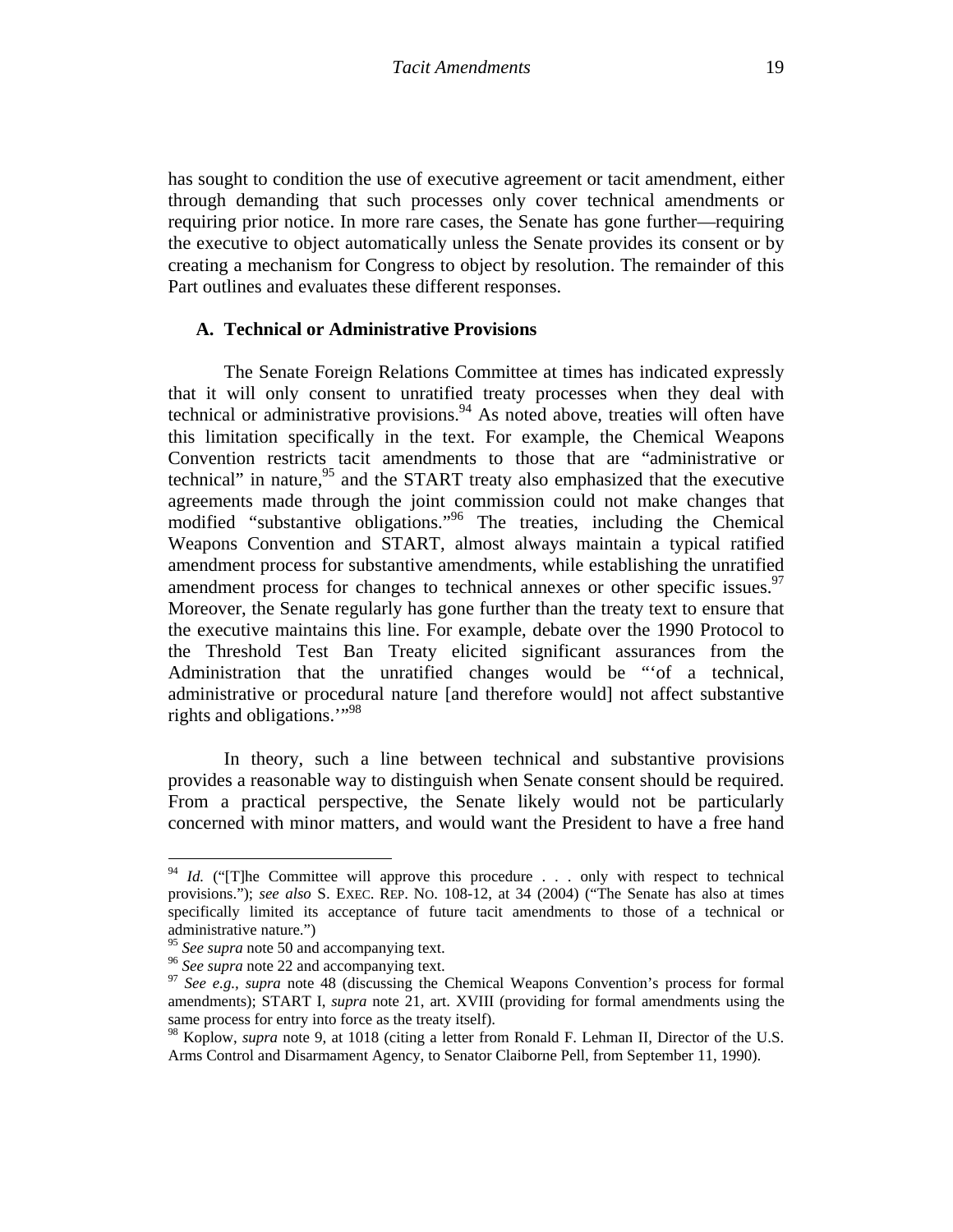to resolve those matters appropriately. Additionally, the solution facially alleviates concerns over separation of powers. Commentators note that technical amendments resemble the administrative discretion the President must exercise in executing a treaty.<sup>99</sup>

That said, it is far from clear that this line between technical and substantive matters can be consistently maintained in practice. The Senate grappled with how to sensibly draw this line in its debate over the INF Treaty.<sup>100</sup> The issue also drew significant concern recently among senators during the debate over the New START treaty, with several expressing worry that the joint commission could modify the nation's ability to proceed with missile defense without Senate consent.<sup>101</sup> Indeed, multiple scholars have argued that any line between technical amendments and those that bear on substantive obligations is illusory: "[S]uch amendments may change the parties' substantive obligations to a degree that rivals or exceeds any nontechnical developments."<sup>102</sup>

The Open Skies Treaty, the International Convention for the Regulation of Whaling, and the Montreal Protocol provide three examples of instances in which the Senate consented to tacit amendment processes that arguably reached beyond mere technical issues to substantive provisions of the treaties.<sup>103</sup> The Open Skies

<sup>99</sup> See Bradley, *supra* note 3, at 7 ("[U]nratified treaty amendments often are limited to technical or administrative matters, and the use of annexes and schedules can be seen as a formal way of distinguishing between fixed treaty commitments and regulatory implementation."); Koplow, *supra* note 9, at 1036 (arguing that "the President must possess at least some degree of inherent responsibility for inserting a consensus meaning into the interstices" of a treaty.); *see also*  HENKIN, *supra* note 26, at 219-220.<br><sup>100</sup> Koplow, *supra* note 9, at 1011.<br><sup>101</sup> *See* S. EXEC. REP. NO. 111-6, at 67-68 (2010) (outlining concerns of Senator McCain regarding

the powers of the Bilateral Consultative Commission under the proposed New Start treaty); Jack Goldsmith & Jeremy Rabkin, *New START Treaty Could Erode Senate's Foreign Policy Role,*  WASH. POST, Aug. 4, 2010 (raising concern that the Bilateral Consultative Commission's ability to modify the treaty would erode Senate's role and allow for changes regarding missile defense without ratification).

<sup>102</sup> Swaine, *supra* note 78, at 1514; *see also* Koplow, *supra* note 9, at 1044 ("[T]he crucial distinction between 'big' and 'small' changes in a treaty regime, while superficially plausible, is ephemeral in practice. . . . [T]he fine points are typically crucial.").<br><sup>103</sup> In addition, Koplow points out that the 1989 INF Treaty Memorandum of Agreement, agreed

to by the Special Verification Commission, was negotiated over a period of eighteen months by numerous U.S. officials "who thought that they were developing a great many provisions that were necessary to sustain the treaty as a practical, viable agreement." *Id.* at 1045. Another points to the Convention on International Civil Aviation, *supra* note 65, which allowed tacit amendments to annexes containing "standards and recommended practices." *See* Frederic L. Kirgis, Jr., *Specialized Law-Making Processes*, *in* 1 UNITED NATIONS LEGAL ORDER 109, 126 (1995). While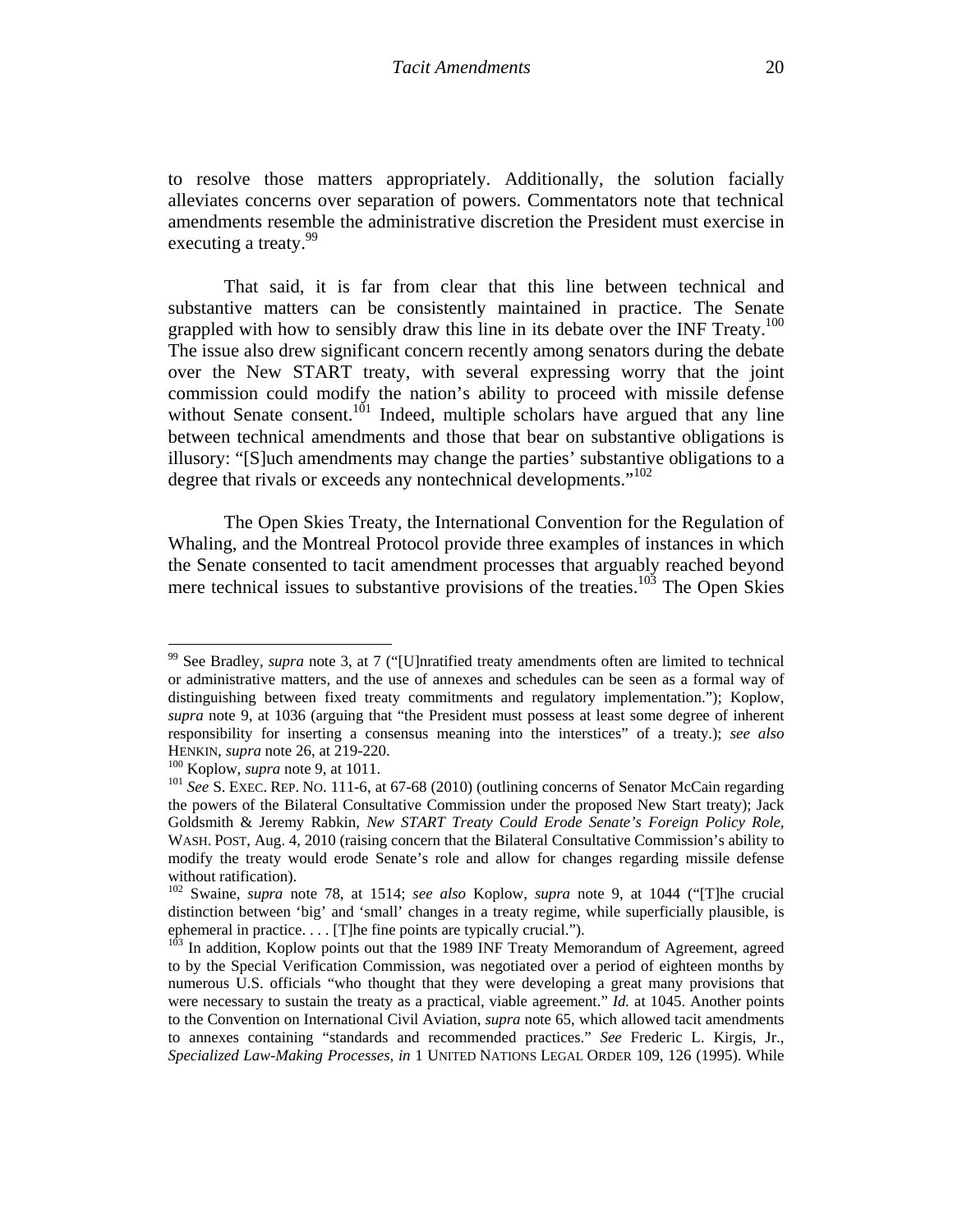Treaty allows for unratified modification of some of "the most controversial issues in the treaty negotiations," including assignment of national quotas for overflights, types of sensors to be used, and dissemination of the acquired data.<sup>104</sup> Similarly, the International Convention for the Regulation of Whaling delegates to the International Whaling Commission the authority to make changes to the "Schedule," an "integral part" of the Convention that details "basic issues" including the species subject to protection, timing, method, and intensity of the whaling seasons. And the changes to the Montreal Protocol regime "transformed the parties' obligation to reduce production and consumption of chloroflurocarbons (CFCs)."<sup>105</sup>

Nevertheless, if the treaties are clear in their text about their delegations of authority to international bodies (which is required for these treaties to pass constitutional muster in the United States anyway, as explained above), the Senate should be presumed well aware that when it ratifies the treaty, it is consenting to an amendment process that could modify substantive provisions. Moreover, to the extent that there may be doubt about whether a substantive provision may be modified, the Senate could also be more explicit about its understanding of what is *not* a simple technical matter. For example, the Senate Foreign Relations Committee recently in its proposed resolution for ratification for the New START treaty suggested an understanding that the BCC may not make any modifications limiting missile defense or strategic-range non-nuclear weapon systems without ratification.<sup>106</sup>

#### **B. Prior Notice**

For treaties that can be modified by executive agreement or by tacit amendment, the Senate "has required, or received assurances of, prior notice of proposed modifications before the executive branch accepted their inclusion in such treaties."<sup>107</sup> For example, the proposed resolution for ratification approved by the SFRC for the New START Treaty requires the President to consult with the SFRC at least 15 days prior to any meeting of the joint commission considering a modification to discuss whether such a modification should require ratification.<sup>108</sup> The Senate also elicited assurances during the debate for the 1990

<sup>&</sup>lt;u> 1989 - Johann Stoff, amerikansk politiker (d. 1989)</u> there is some question as to whether the standards are binding, they are certainly "highly authoritative," and thus the amendments are quite meaningful. *Id.*<br><sup>104</sup> Koplow, *supra* note 9, at 1046.<br><sup>105</sup> Swaine, *supra* note 78, at 1514.<br><sup>106</sup> See S. EXEC. REP. NO. 111-6, at 91 (2010).<br><sup>107</sup> S. EXEC. REP. NO. 1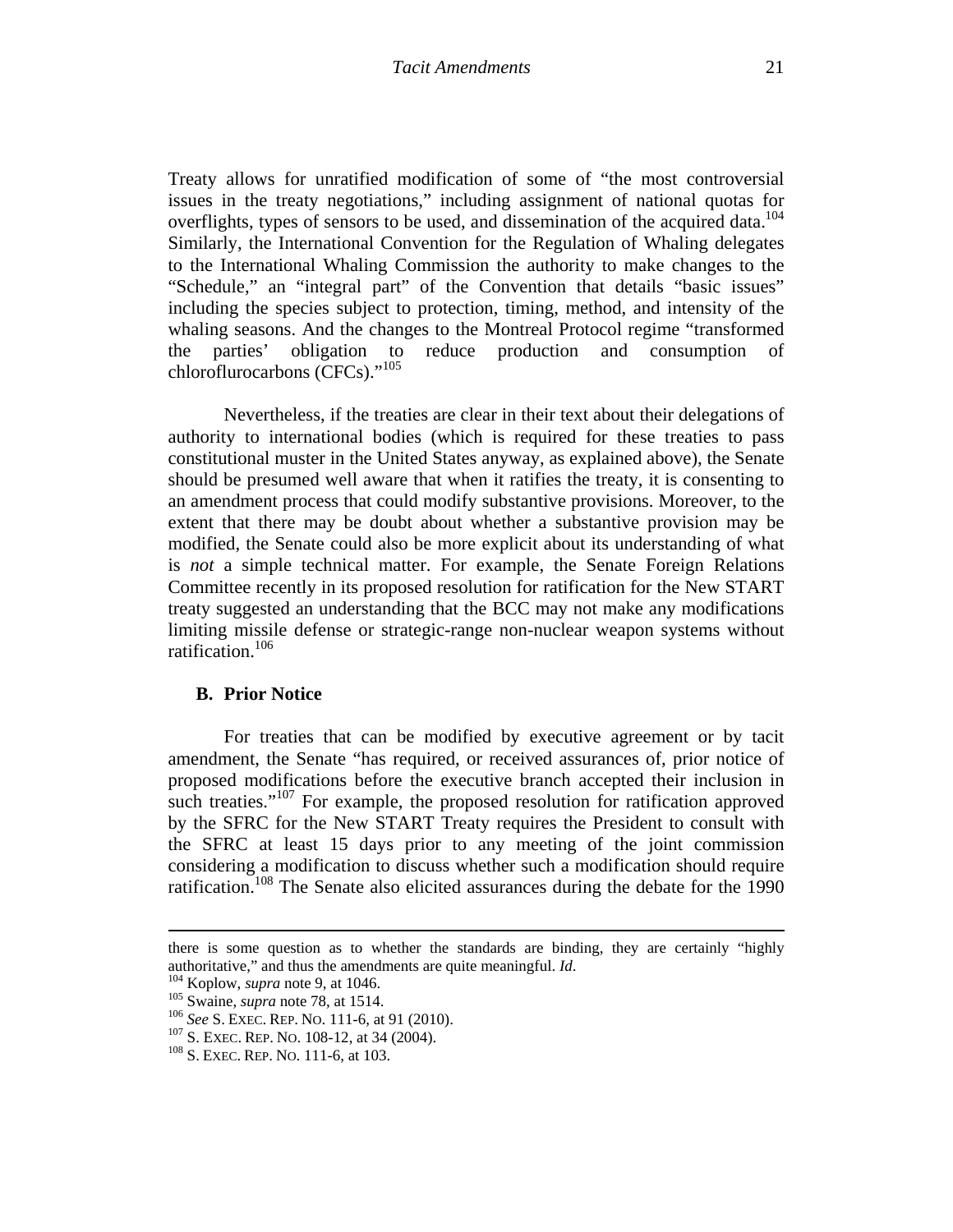Protocol to the Threshold Test Ban Treaty that it would be advised "'prior to such modifications or changes becoming binding.'"109 In at least one case, the Senate has applied a notice requirement specific to an area of special concern. In consenting to the Open Skies Treaty, the Senate's resolution of ratification required the President to provide 30-day advance notice only of any proposed modifications that would affect the use of sensors. $110$ 

The Senate has also required prior notice of modifications in the case of opt-out tacit amendment processes, where the president may not have proposed the amendment but nevertheless is required by the Senate to pass along notification in a timely manner: "The Committee expects the Administration to inform it of any proposed amendments subject to this procedure prior to the time for tacit acceptance. This will enable the Committee to voice an objection to tacit acceptance in appropriate cases, before the issue becomes moot."<sup>111</sup>

Finally, Congress has required prior notice in at least one case where the United States might be bound over its objection. In approving the Uruguay Round Agreement establishing the World Trade Organization,  $\text{Congress}^{112}$  required the U.S. Trade Representative to inform it in advance of any vote that might amend United States obligations, and also to report on all such amendments that occur in any given year. $113$ 

Prior notice provisions are a sensible way to provide the Senate the opportunity to be informed of modifications and defend its prerogatives, while still retaining the benefits of an expedited amendment process. Scholar David Koplow has questioned, however, whether the "casual verbal assurances" of prior notice can truly replace the requirement of Senate advice and consent in these situations.<sup>114</sup> The Senate often ignores offers for informational briefings, and in one situation regarding the INF Treaty, concern has been voiced that the president agreed to amendments without properly notifying the Senate.<sup>115</sup>

<sup>&</sup>lt;sup>109</sup> Koplow, *supra* note 9, at 1018 (citing a letter from Ronald F. Lehman II, Director of the U.S. Arms Control and Disarmament Agency, to Senator Claiborne Pell, on September 14, 1990).<br><sup>110</sup> S. EXEC. REP. No. 103-5, at 17-18 (1993).

<sup>111</sup> S. EXEC. REP. NO. 96-36, at 2 (1980).  $\frac{111}{111}$  S. EXEC. REP. NO. 96-36, at 2 (1980).  $\frac{112}{112}$  This agreement was ratified through an act of Congress, and not by the advice and consent of the Senate. *See* Uruguay Round Agreements Act, Pub. L. No. 103-465, 108 Stat. 4809 (1994).<br><sup>113</sup> *Id.* § 122 (codified at 19 U.S.C. §3532 (2006)).<br><sup>114</sup> Koplow, *supra* note 9, at 1047.<br><sup>115</sup> *Id.*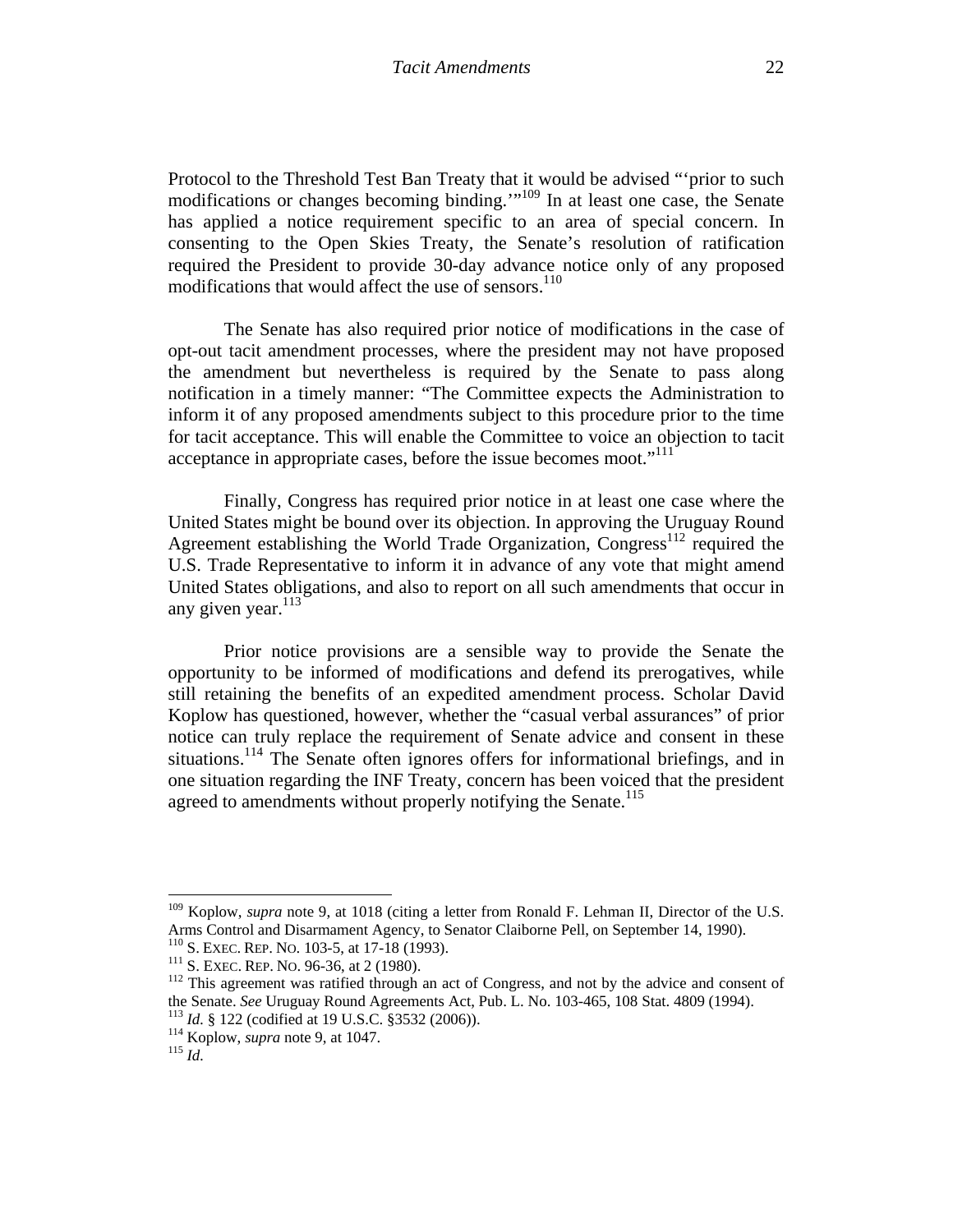### **C. Consent Requirement**

In at least one case—the 1973 Protocol to the 1949 International Convention for the Northwest Atlantic Fisheries, the Senate conditioned its consent on a requirement that the Secretary of State must object to any amendment, thereby precluding its entry into force, until the Senate provided its advice and consent on that amendment.116 Whereas, as discussed above, the SFRC in the New START Treaty expressed the view that certain types of changes should require ratification,  $117$  in this case the Senate went further and required ratification of any amendment, regardless of what the treaty itself required. While such a ratification process may help preserve Senate prerogatives, it of course defeats the purpose of such a provision to streamline the amendment process.

### **D. Objection by Resolution**

Congress asserted even more power over a tacit amendment process with regard to the Convention on the International Regulations for Preventing Collisions at Sea. $^{118}$  In that case, the Senate ratified the treaty with no conditions or discussion about the tacit amendment process.<sup>119</sup> However, in subsequent implementing legislation, Congress required the President to communicate any proposed amendment to Congress, after which the proposed amendments would be referred to the relevant substantive committees (e.g., the Senate Committee on Commerce, Science, and Transportation and the House Committee on Transportation and Infrastructure). If within sixty days, Congress passed a concurrent resolution of disapproval of the amendment, the President would be required to register an objection to the amendment. If Congress did not pass such a resolution, the President would have the discretion to register his own objection or tacitly accept the amendment.

From a practical perspective, this process would seem to allow Congress to weigh in on potential amendments while retaining the benefits of the expedited process. However, this process arguably falls afoul of the Supreme Court's ruling in *INS v. Chadha*.<sup>120</sup> In that case, the Supreme Court found unconstitutional a

<sup>116</sup> *See* Protocol for N.W. Fisheries, *supra* note 68, Reservation Made Upon Ratification, United States of America (providing "The ratification is subject to 'the understanding that …it shall be the duty of the Secretary of State to register an objection to any proposed amendment if" the amendment has not yet received Senate consent").

<sup>117</sup> *See supra* note 106 and accompanying text. 118 *See supra* note 69.

<sup>119</sup> *See* S. EXEC. REP. NO. 94-8 (1975). 120 462 U.S. 919 (1983).